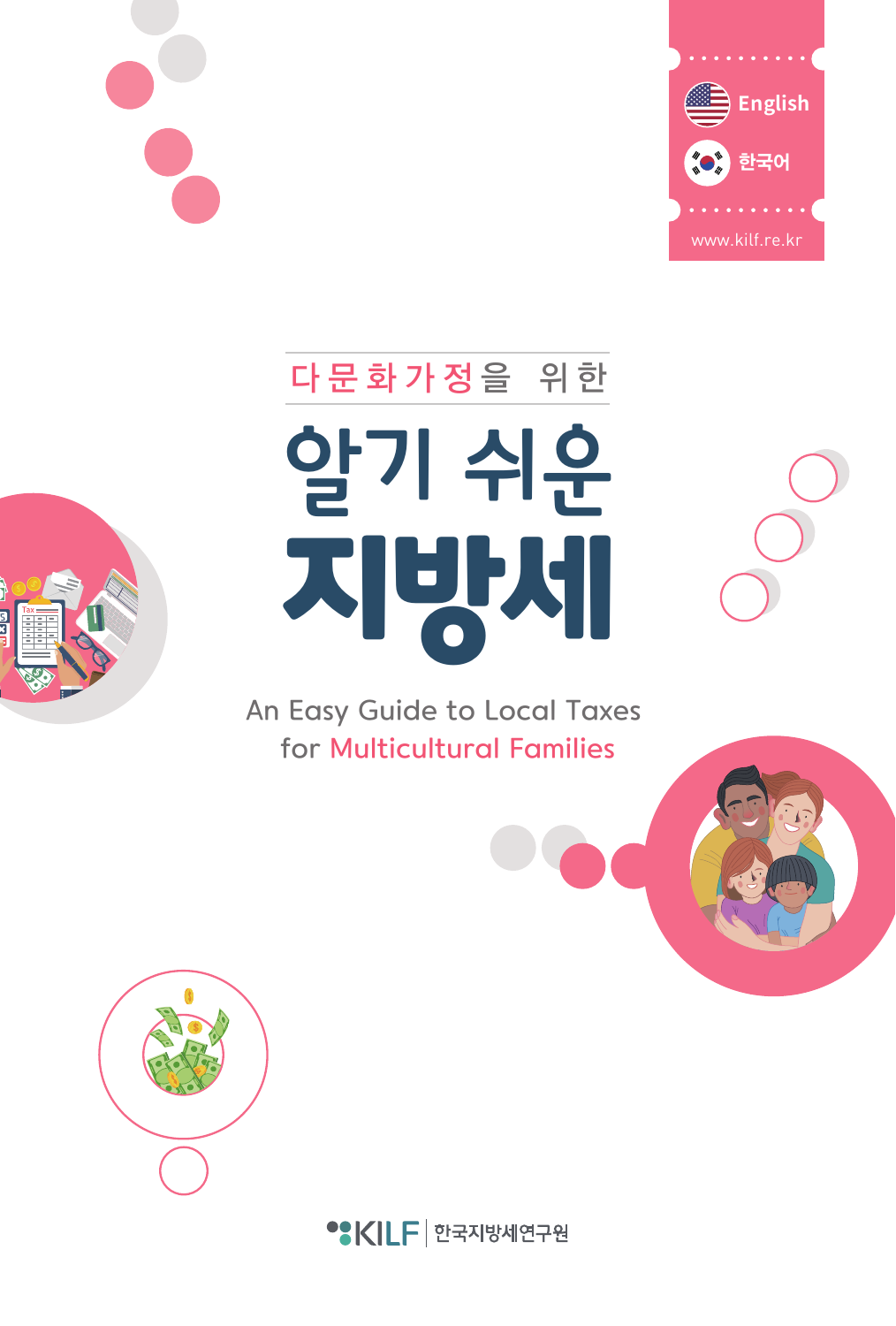### **Contents**

| <b>PART 1</b> | <b>An Easy Guide to Local Taxes</b>                                                                |
|---------------|----------------------------------------------------------------------------------------------------|
|               | for Multicultural Families ····················4                                                   |
|               | 2. What are local taxes? $\cdots$ 4                                                                |
|               |                                                                                                    |
| <b>PART 2</b> |                                                                                                    |
|               |                                                                                                    |
|               |                                                                                                    |
|               |                                                                                                    |
|               |                                                                                                    |
|               | Registration license tax manufactured and 14                                                       |
|               | System for remedy if a taxpayer's rights<br>are infringed in the payment of local tax manusleft 15 |
|               |                                                                                                    |

### **PART 3**

| Useful daily information to be noted                       |  |
|------------------------------------------------------------|--|
| along with local tax information $\cdots \cdots \cdots$ 16 |  |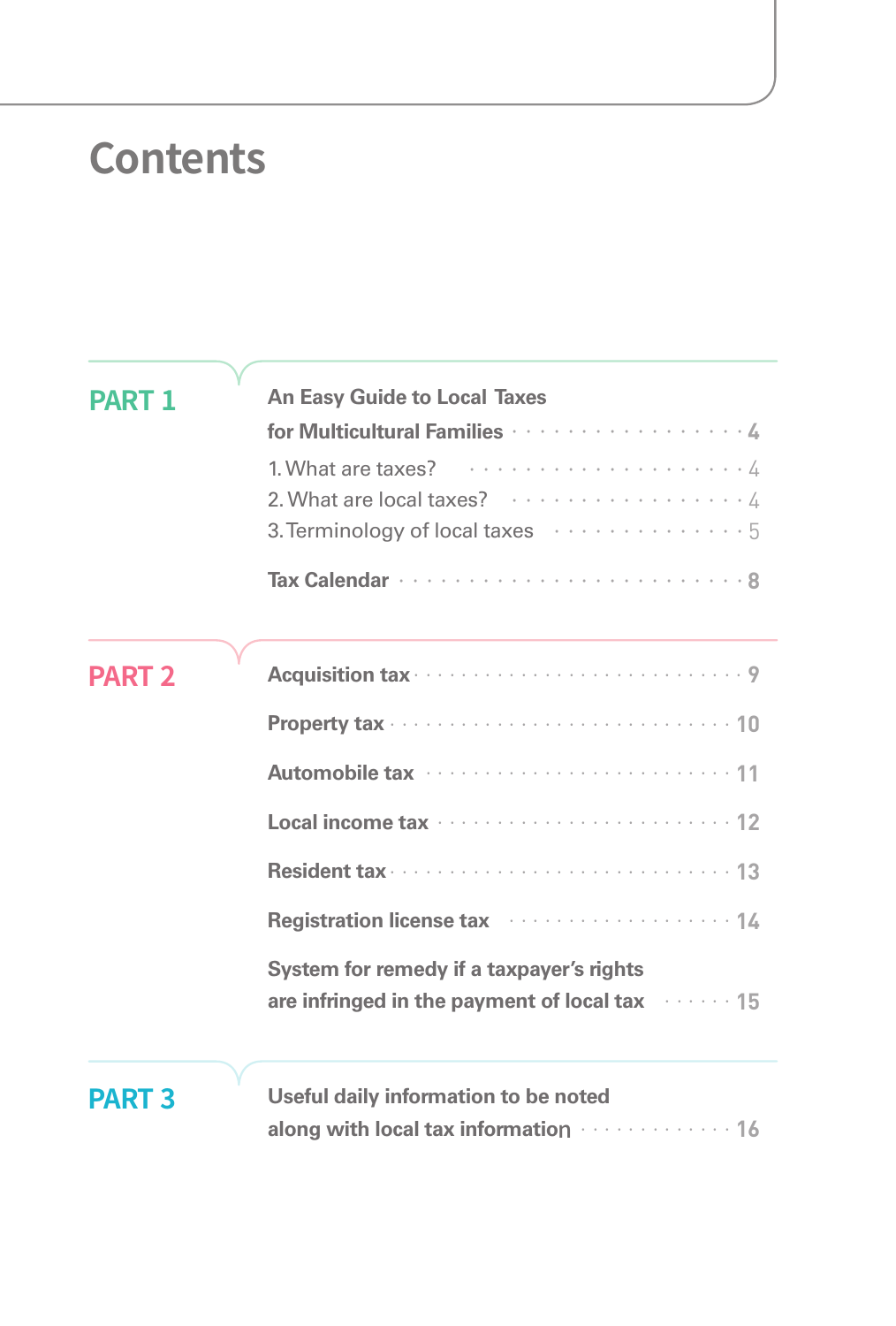### An Easy Guide to Local Taxes for Multicultural Families

#### **What are taxes?**

The national government conducts national affairs of defense, diplomacy, public order etc. while local governments are responsible for residents' welfare, public health, sanitation, water supply, wastewater treatment and so on. To procure financial resources for these activities, the government imposes taxes on citizens according to their respective capacities, mainly in terms of income and wealth.

Taxes are classified as national taxes imposed by the national government(including customs duties) and local taxes levied by local governments.

#### **What are local taxes?**

Local taxes are taxes levied on the basis of statutes to enable a local government to procure financing to provide public services in the locality.

Local taxes collected are used for waste disposal and to build roads, maintain and manage water supply and wastewater treatment facilities, provide social welfare, open and operate fire stations, etc.

※ Out of 11 types of local taxes, those that are relevant to daily life are summarized below. For more detailed information, please contact your local government's tax department.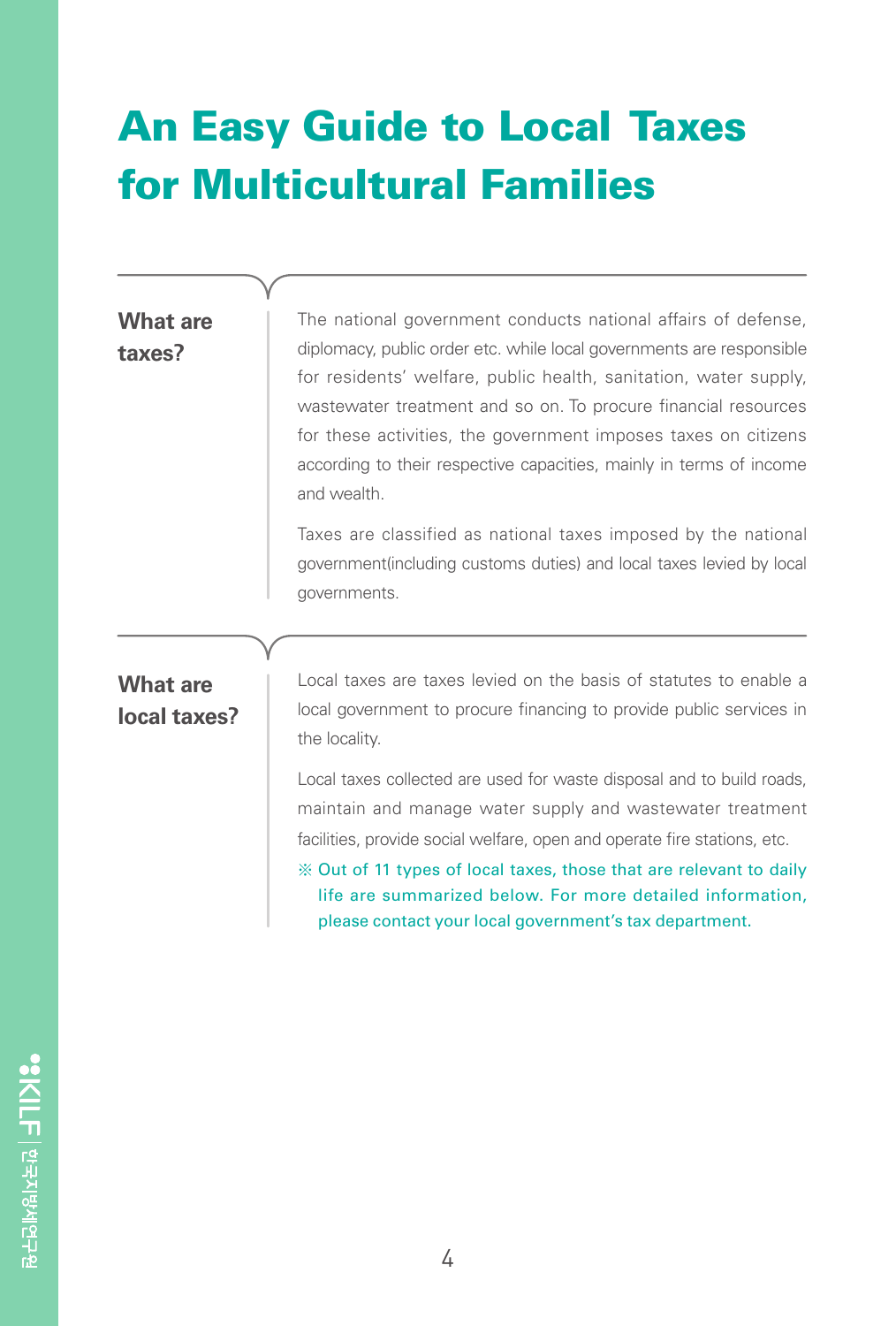**of local taxes**

#### **Terminology O** Terminology of local taxes(11 types)

General taxes: Acquisition tax, registration license tax, leisure tax, local consumption tax, resident tax, property tax, automobile tax, local income tax, cigarette consumption tax

Earmarked taxes: Local development tax, local education

**The formula for assessing the amount of local taxes is as follows** . . . . . . . . . . . . .

Tax base  $\times$  tax rate = Tax amount



The tax base is the amount that quantifies the value of the object (a house, building, vehicle, etc.) upon which a local tax is imposed, in terms of a specific price, quantity, etc. It is used as the basis for assessing a tax amount.



The tax rate is the rate multiplied by the tax base to determine the tax amount. The tax rate is expressed in terms of a permillage, an amount for each use,

\*\*\* won per cubic centimeter (cc) of engine displacement, etc., depending on the type of tax.

#### **C** General levy

The tax department of a local government levies taxes by mailing a payment notice to the taxpayer with information on the tax base, the tax amount, etc.

※ Relevant taxes: Automobile tax, property tax, resident tax, registration license tax

#### **The taxpayer reports the amount of tax and pays it voluntarily**

The taxpayer prepares a local tax filing form with the tax base and the tax amount, submits it at the filing window of the relevant tax department, and pays the tax at the same time.

※ Taxes paid as described above include: Acquisition tax, local income tax, registration license tax, etc.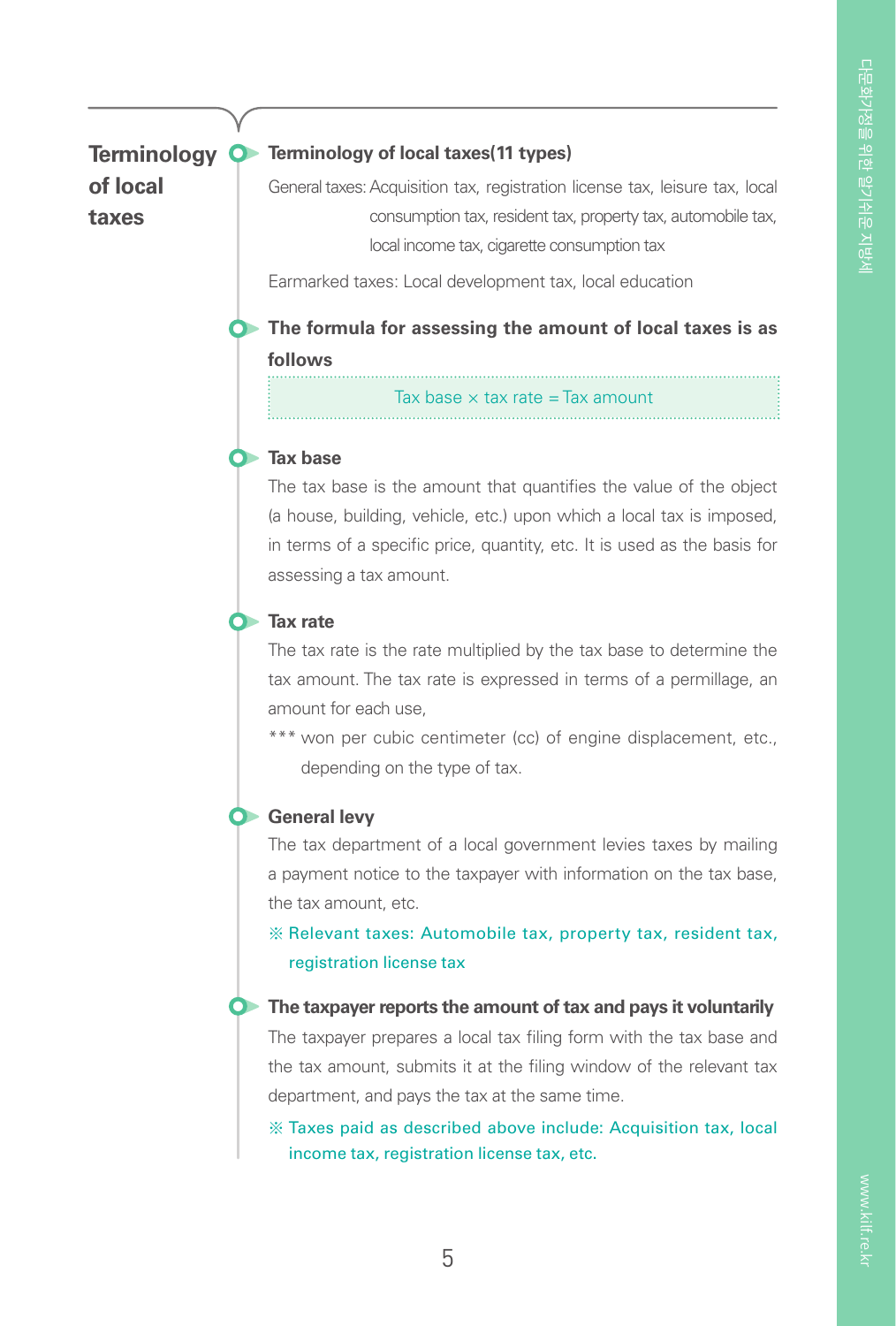#### **Additional amount**

If a local tax levied and notified by a local government (automobile tax, property tax, etc.) is not paid by the payment due date, 3% of the tax amount notified will be imposed pursuant to the provision of the Local Tax Act from the date after the payment is due.

#### **Additional tax**

If the amount of local tax (acquisition tax etc.) is not reported and paid on the due date, an additional tax is levied to the assessed tax amount.

- ※ Summary of the rates of general additional taxes
	- General under-reporting of tax amount(10%), unfair underreporting(40%)
	- General failure to report(20%), unfair failure to report(40%)

#### **C** Measures taken when taxes are not paid

If a person who has an obligation to pay a local tax has not paid it by the payment due date and has still not paid it by the due date after being issued a notice of urgent payment, the taxpayer's property is seized, the seized property is sold, and other measures are taken

#### **Payment of local taxes**

Taxes can be paid at bank windows or cash dispensers and automated teller machines of all banks in the country, through WeTax (online payment), the Internet giro system, mobile phones, Internet bank, credit cards, etc.

#### **When a tax payment obligation arises**

Obligation of tax payment is established when the conditions in the Local Tax Law are met, and the local government becomes a creditor while the taxpayer becomes a debtor.

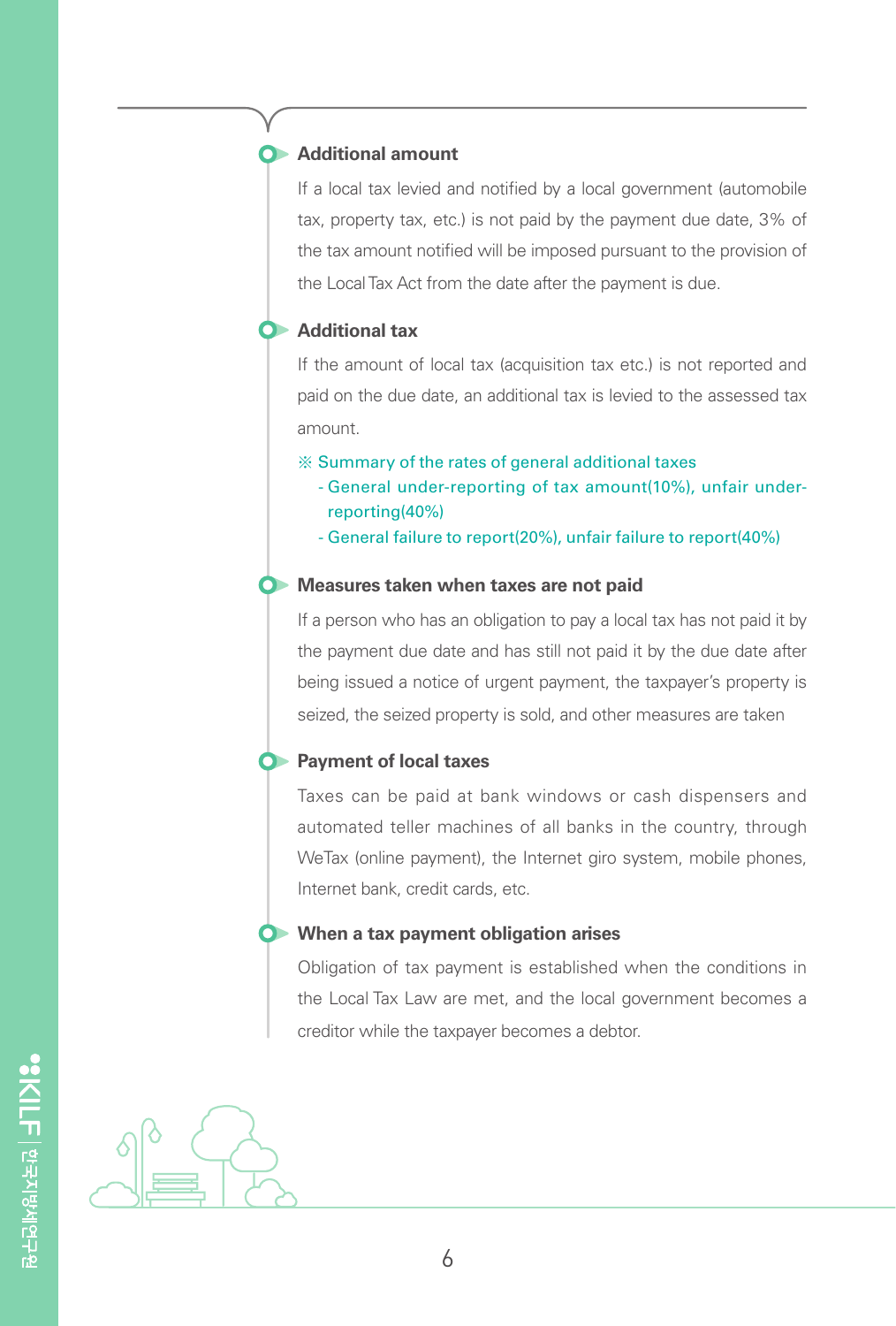| <b>Type of tax</b>            |              | Date when the obligation of tax payment arises                                                                                                                                                                                                                                                                                                                                                                  |
|-------------------------------|--------------|-----------------------------------------------------------------------------------------------------------------------------------------------------------------------------------------------------------------------------------------------------------------------------------------------------------------------------------------------------------------------------------------------------------------|
| Acquisition tax               |              | When a taxpayer acquires an object on which the acquisition tax is<br>to be levied.                                                                                                                                                                                                                                                                                                                             |
| Registration<br>license tax   | Registration | When property rights and other rights are registered.                                                                                                                                                                                                                                                                                                                                                           |
|                               | License      | When various licenses are acquired. The first day of the month when<br>payment is due.                                                                                                                                                                                                                                                                                                                          |
| Resident tax                  |              | The tax base date (July 1 and when wages to be paid to employees<br>are paid).                                                                                                                                                                                                                                                                                                                                  |
| Local income tax              |              | When the obligation to pay individual or corporate income tax (which<br>constitute the tax base for the local income tax) is incurred.<br>Individual Earned income tax: The date when the earned income<br>is paid. Business income tax: December 31. Transfer<br>income tax: The last date of the month when the<br>transfer occurred.<br><b>Corporation</b> The date when the corporation's fiscal year ends. |
| Property tax                  |              | Tax is levied on properties that are owned by a taxpayer as of June 1<br>every year                                                                                                                                                                                                                                                                                                                             |
| Automobile<br>tax             | Ownership    | The first day of the months when the payment is due (June and<br>December).                                                                                                                                                                                                                                                                                                                                     |
| Additional tax                |              | When the obligation to pay the local tax upon which the additional<br>tax is to be levied is incurred.                                                                                                                                                                                                                                                                                                          |
| Local tax specially<br>levied |              | When the individual or corporate income tax, which constitute the<br>tax base of the specially levied local tax, is withheld at the income<br>source.                                                                                                                                                                                                                                                           |

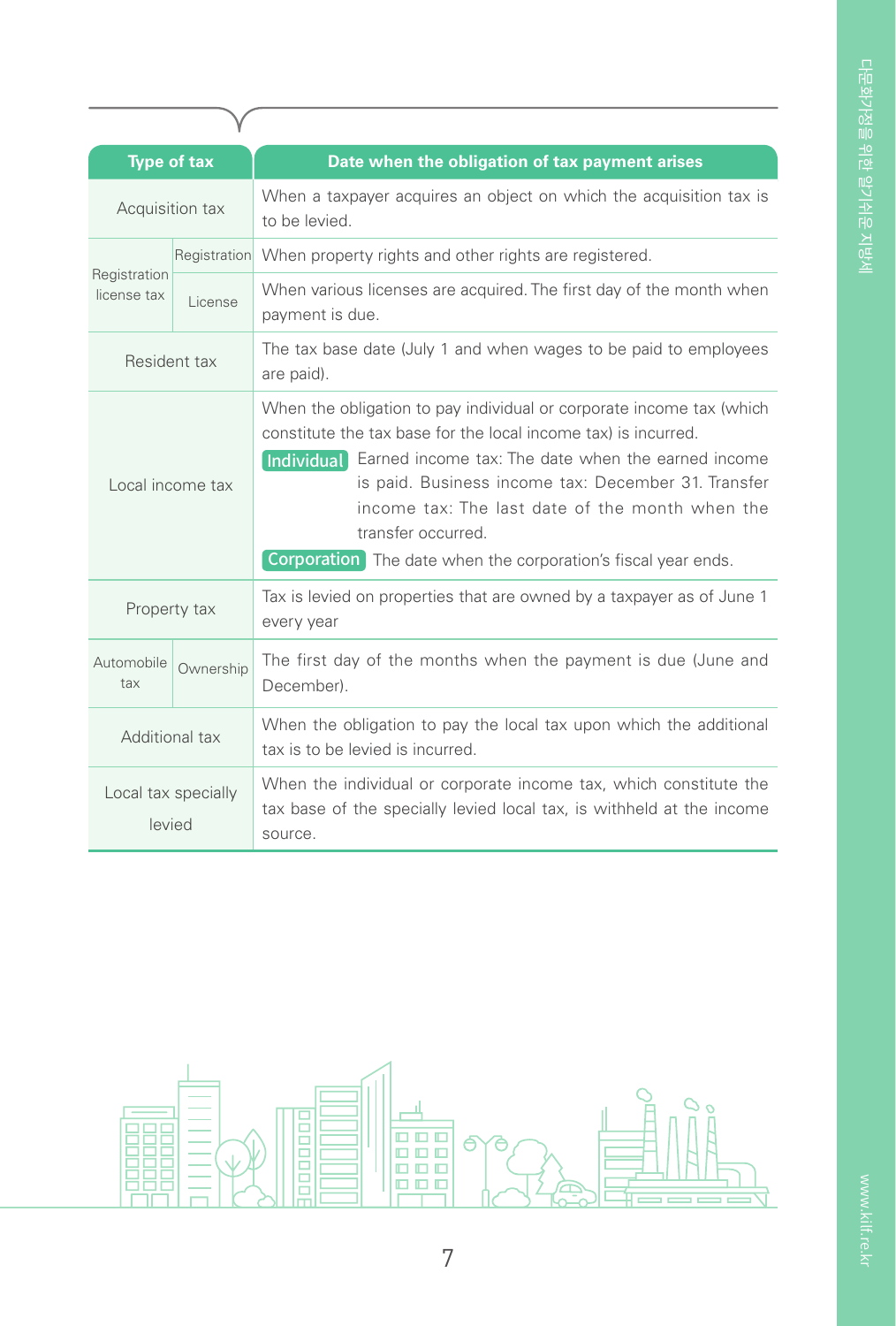# **Tax Calendar**

| <b>Month</b> | Levy and collection schedule                                                                                                                                                                                                                                                                                                   |
|--------------|--------------------------------------------------------------------------------------------------------------------------------------------------------------------------------------------------------------------------------------------------------------------------------------------------------------------------------|
| January      | . Payment of registration license tax(for license) (payment period:<br>January 16-31).<br>• Yearly amount of automobile tax is paid at once (payment period:<br>January 16-31).                                                                                                                                                |
| March        | . Installment payment of the automobile tax for the first half of the<br>year(payment period: March 16-31).                                                                                                                                                                                                                    |
| April        | • The local income tax for corporations is paid by a corporation whose<br>accounts are settled at the end of December(payment date: April 30).                                                                                                                                                                                 |
| May          | • Local income tax (on income) is reported and paid (payment period:<br>May 1-31).                                                                                                                                                                                                                                             |
| June         | • The automobile tax for the first half of the year (January to June) is paid<br>(payment period: June 16-30).                                                                                                                                                                                                                 |
| July         | • Resident tax (on properties) is reported and paid (payment period: July<br>$1-31$ ).<br>. Property tax on buildings, houses (first half of the year), ships, and<br>aircraft is paid (payment period: July 16-31).<br>• Local development tax for specific real estate, local education tax<br>(payment period: July 16-31). |
| August       | • Resident taxes on individuals and on business ownsers paid (payment<br>period: August 16-31).                                                                                                                                                                                                                                |
| September    | • Automobile tax for the second half of the year is paid (payment period:<br>September 16-30).<br>• Property tax on land and houses for the second half of the year is paid<br>(payment period: September 16-30).                                                                                                              |
| December     | • Automobile tax for the second half of the year (July to December) is<br>paid (payment period: December 16-31).<br>X Comprehensive real estate holding tax is imposed and collected<br>(December 1-15).                                                                                                                       |
| Every month  | • Acquisition tax is reported and paid: Within 60 days of the acquisition<br>date.<br>• Registration license tax(for registration) is reported and paid: At the<br>time of registration.<br>• Resident tax(on employees), local income tax(specially levied tax): On<br>the tenth day of every month.                          |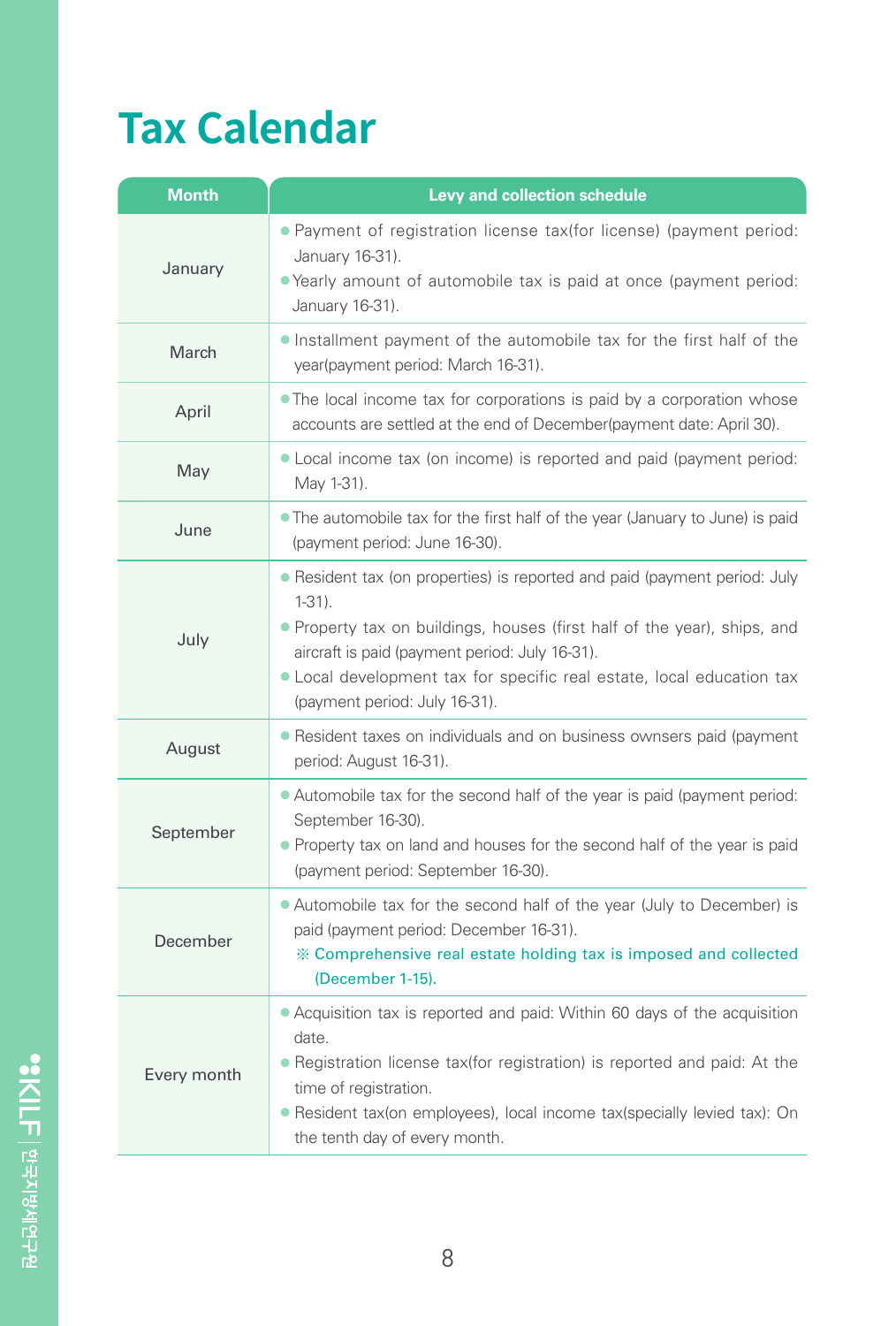### **Acquisition tax**

Acquisition tax is tax reported and paid by applying the relevant tax rate to the acquisition price(tax base) when real estate, vehicles, etc., are purchased.

| What is the<br>tax base?                                                                         | The tax base is the price as of the time when the acquisition of real<br>estate or an automobile is registered. If there is no reported price,<br>or if the reported price is lower than the amount set by the tax<br>authorities (the base amount of the market price), the base amount<br>of the market price shall be used as the tax base.<br>X The base amount of the market price: The base amount set by<br>the government to apply for local taxes such as the acquisition<br>tax, property tax, etc., of real estate and automobiles. |
|--------------------------------------------------------------------------------------------------|------------------------------------------------------------------------------------------------------------------------------------------------------------------------------------------------------------------------------------------------------------------------------------------------------------------------------------------------------------------------------------------------------------------------------------------------------------------------------------------------------------------------------------------------|
| How to<br>report the<br>tax amount                                                               | If a taxpayer acquires real estate, a vehicle, etc., the taxpayer should<br>report and pay the acquisition tax within 60 days of the acquisition<br>date at the tax department of the city, gun, or gu office where the<br>relevant property is located (six months in the case of a bequest;<br>nine months if the address is in another country).                                                                                                                                                                                            |
| <b>What are</b><br>the disadvan<br>tages<br>if the tax<br>amount is<br>not reported<br>and paid? | If a taxpayer acquires real estate, a vehicle, and so on, and does<br>not report or pay tax by the due date of the tax report and payment,<br>an additional tax for failure to report (20% to 40%) and for delayed<br>payment (3% per day) are added to the tax amount.                                                                                                                                                                                                                                                                        |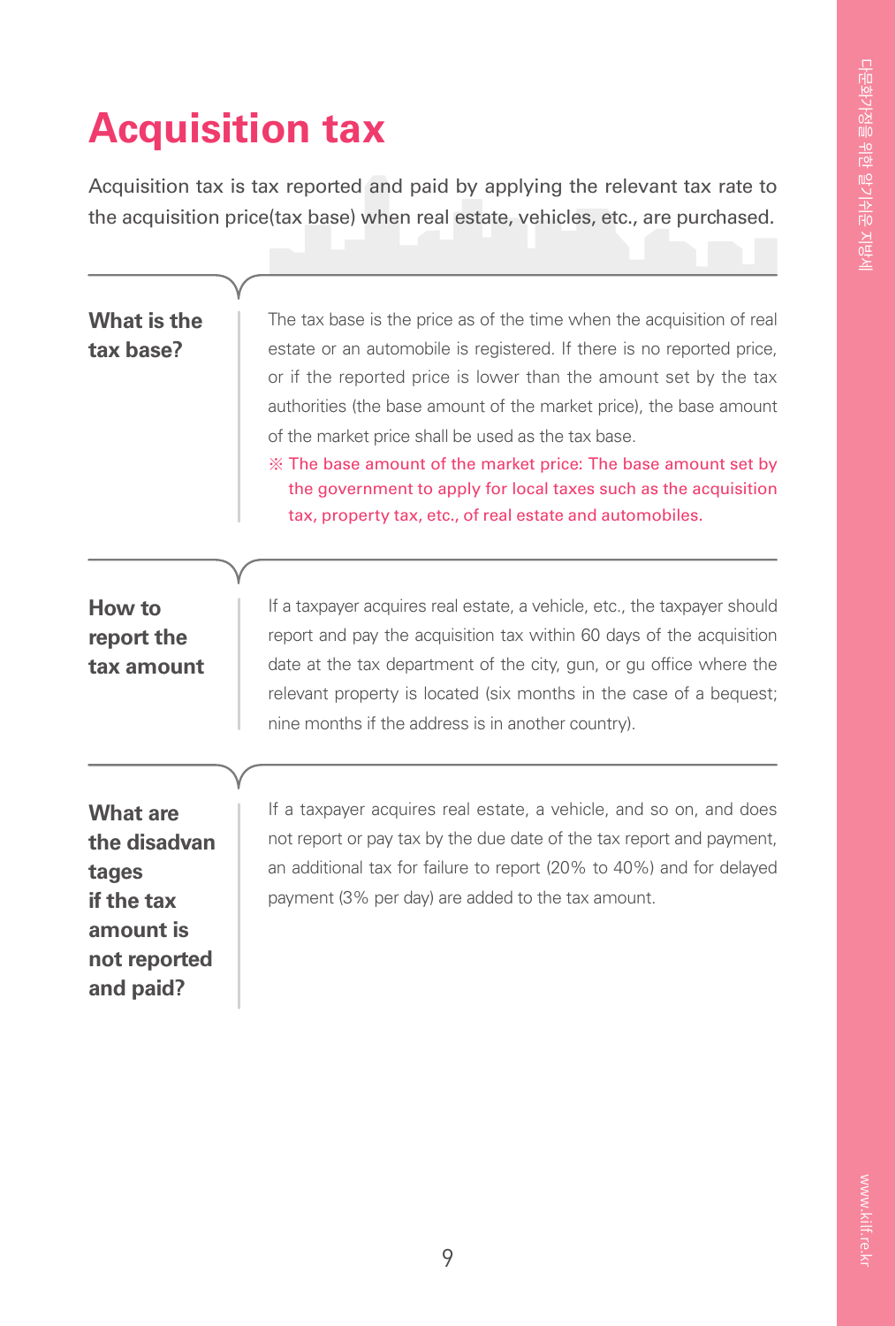### **Property tax**

Property tax is levied on persons who own a house(apartments included), a building(commercial buildings etc., not including houses), land(land appurtenant to a building included) etc., as of June 1 every year.

To calculate the tax amount, the rate of fair market value is multiplied by the declared value of the house, the declared land price, or the statutory standard price of the fair market value of a building.

※ The rate of fair market value is 60% for houses, and 70% for land and buildings.

فأعصبهم

#### **How to pay property tax**

Property tax is paid at a bank or post office with the property tax payment notice, which is sent by the tax department of the local government with jurisdiction over the house, building, land, etc., in July and September every year.

For a house, property tax is paid in two installments a year, between July 16 and 31(first payment) and September 16 and 30(second payment).

For an ordinary building, property tax should be paid between July 16 and 31. For land, property tax is paid between September 16 and 30.

#### **What are the disadvantages of not paying?**

If property tax(or automobile tax) is not paid within the payment period, an additional tax equivalent to 3% of the tax amount payable is levied for each non-payment.

For each month that passes after the expiration of the payment period, an additional tax equivalent to 0.75% of the unpaid local tax is added until 60 months after the said expiration.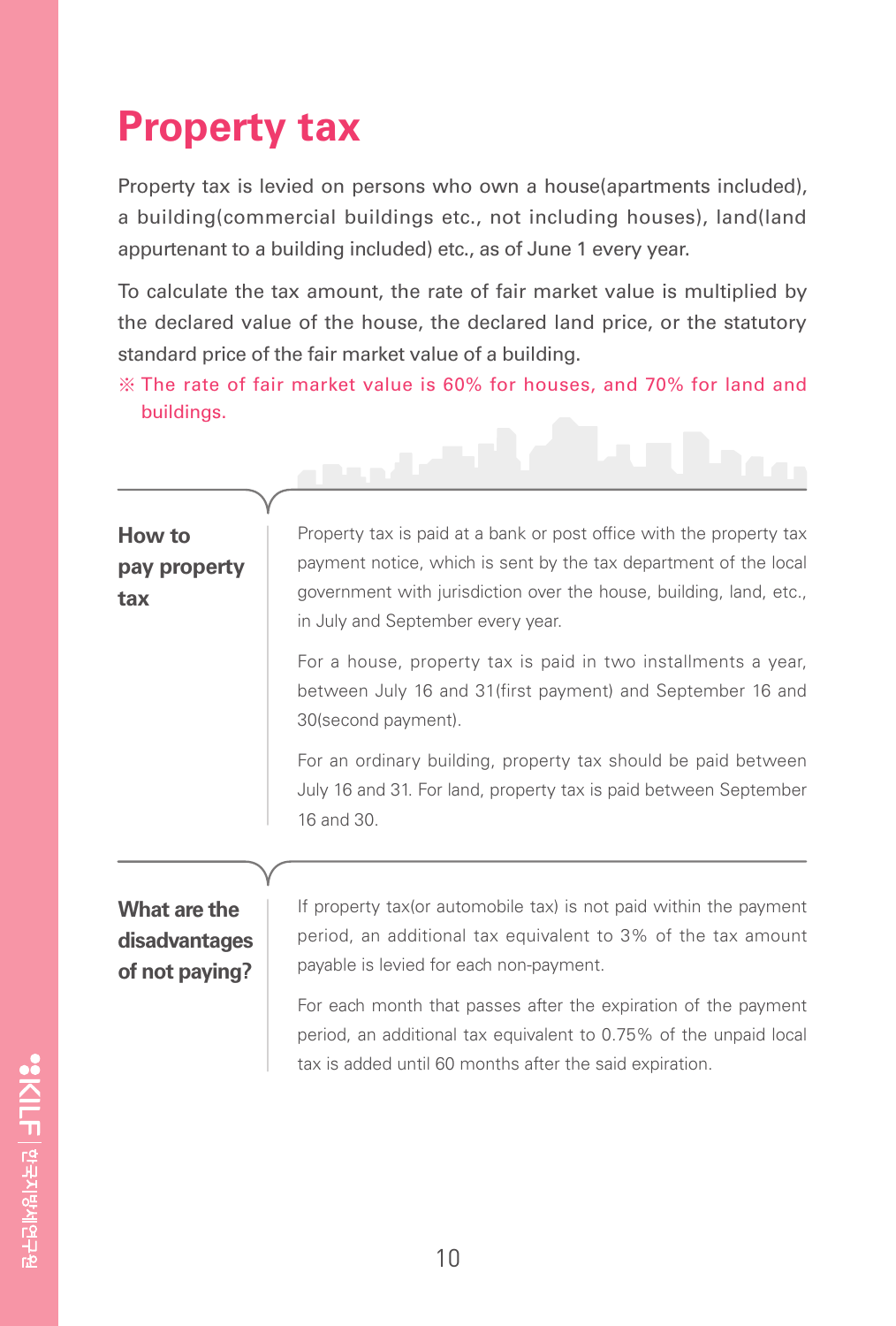### **Automobile tax**

An automobile tax serves as a property tax for car ownership, as well as a tax imposed on the burden of social costs of road damages, traffic congestion, and environmental pollution attributed to car ownership.

| What is the<br>tax base?               | For automobiles registered under the Automobile Management<br>Act, as well as dump trucks and concrete mix trucks, tax is<br>imposed in prescribed amounts based on engine displacement<br>(cubic centimeter), etc.                                                                                                                                                                                                                                |
|----------------------------------------|----------------------------------------------------------------------------------------------------------------------------------------------------------------------------------------------------------------------------------------------------------------------------------------------------------------------------------------------------------------------------------------------------------------------------------------------------|
|                                        |                                                                                                                                                                                                                                                                                                                                                                                                                                                    |
| How to pay<br>automobile<br>tax        | The yearly tax amount is paid in two deferred installments, with<br>a payment notice sent to the car owner as of the first day of the<br>month when the payment is due (June and December).                                                                                                                                                                                                                                                        |
|                                        |                                                                                                                                                                                                                                                                                                                                                                                                                                                    |
| How to<br>save on<br>automobile<br>tax | If a yearly amount is paid in one installment, 10% of the<br>automobile tax amount that should have been paid in the second<br>installment is discounted.<br>* The discount rate of the yearly amount will be adjusted,<br>beginning in 2021, based on the interest rates on deposits in<br>financial institutions and other factors: 10% (up to 2022) $\rightarrow$ 7%<br>$(2023) \rightarrow 5\%$ (2024) $\rightarrow 3\%$ (2025 and thereafter) |
|                                        | To pay the automobile tax in one installment, please request the<br>relevant tax department for payment within the request period.<br>You can also apply for payment through the Internet payment<br>services of local taxes (wetax.go.kr).                                                                                                                                                                                                        |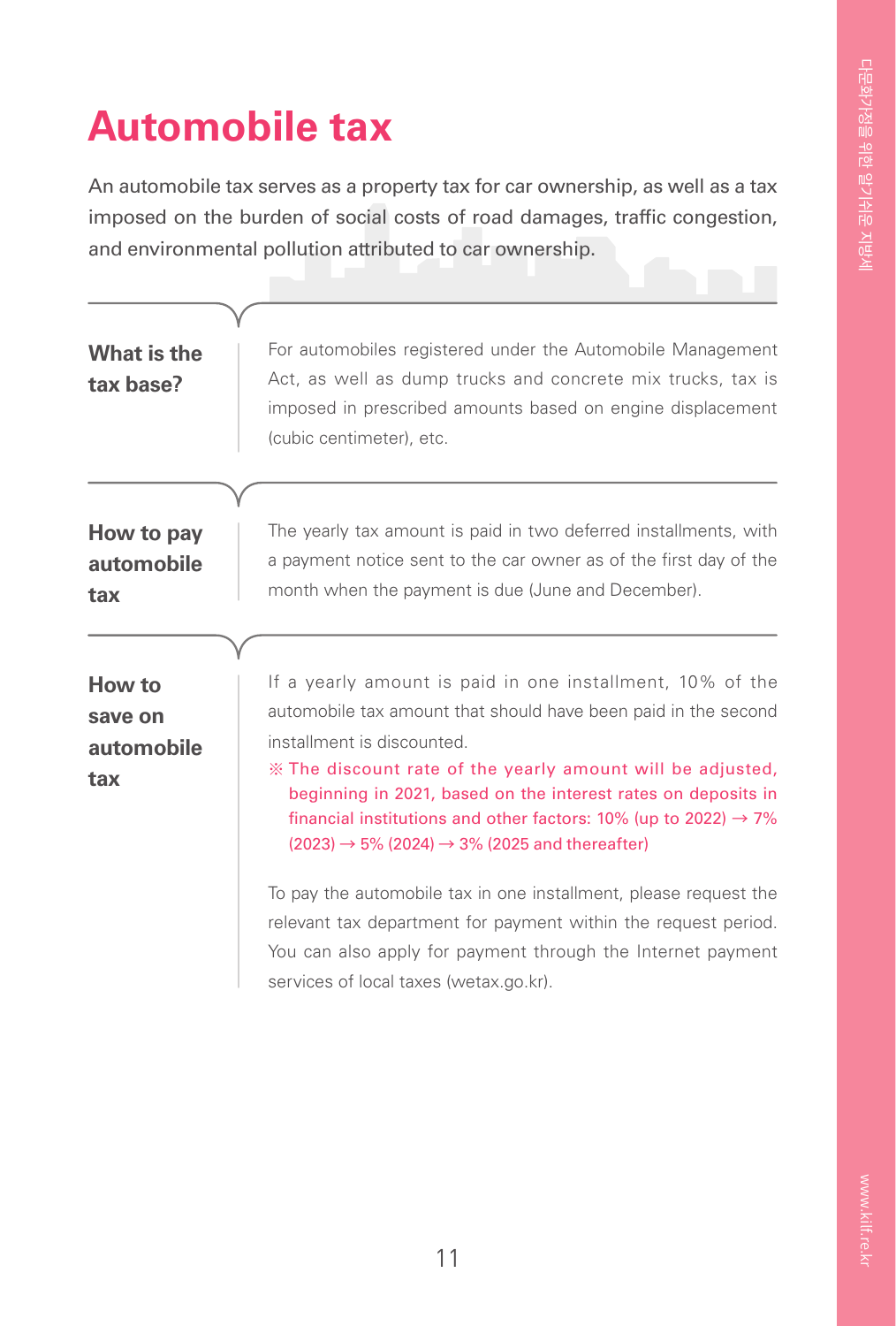### **Local income tax**

National income tax or corporate income tax payers should report and pay local income tax for individuals and corporations to the tax dewpartment of the relevant local government.

Individual local income taxes are levied on comprehensive income (interest, dividend, business, earned, pension and other income), and retirement and property transfer income. Corporate local income taxes are levied on income for each business year, income from transfer of land and other properties, income that is not expended by the corporation but retained as cash, bank deposits, etc., and liquidation income.

| <b>What is the</b><br>tax base?                 | The tax base of local income tax is the same as that of the national<br>income tax for individuals and corporations.                                                                                                                                                                                                                                                                                                                                                                                                                                                                                                                                                                                                                                                                                                                                                                                                                                                                                                                                                                                                                                                                                                                                                                                                                                                                                                                                                                                                          |
|-------------------------------------------------|-------------------------------------------------------------------------------------------------------------------------------------------------------------------------------------------------------------------------------------------------------------------------------------------------------------------------------------------------------------------------------------------------------------------------------------------------------------------------------------------------------------------------------------------------------------------------------------------------------------------------------------------------------------------------------------------------------------------------------------------------------------------------------------------------------------------------------------------------------------------------------------------------------------------------------------------------------------------------------------------------------------------------------------------------------------------------------------------------------------------------------------------------------------------------------------------------------------------------------------------------------------------------------------------------------------------------------------------------------------------------------------------------------------------------------------------------------------------------------------------------------------------------------|
| How to<br>report and<br>pay local<br>income tax | Local income tax for individuals may be reported and paid along<br>with the national income tax during the period of reporting the<br>finalized comprehensive income tax in May, at the tax departments<br>of local governments and National Tax Service offices.<br>Local governments send payment notices during the reporting<br>period to small business owners paying local tax on comprehensive<br>income and persons reporting local tax on transfer income. When<br>the person who receives a notice pays the stated amount, it is<br>considered that the person also reported the tax amount.<br>Local income tax for individuals on transfer income) may be<br>reported tentatively and paid within four months from the last day<br>of the month of the transfer, and the same shall be reported and<br>paid conclusively by the end of July of the following year.<br>Local income tax for corporations shall be assessed based on the<br>ratio of the number of employees and the floor area of the building<br>of the corporation within the jurisdiction of the relevant local<br>government, out of the total number of employees and buildings<br>of the corporation (the ratios of employees and floor area are added<br>and divided by two), and reported and paid within four months from<br>the last day of the business year to the tax department of the local<br>government where each place of business of the corporation is<br>located(three months for the national income tax for corporations). |
|                                                 |                                                                                                                                                                                                                                                                                                                                                                                                                                                                                                                                                                                                                                                                                                                                                                                                                                                                                                                                                                                                                                                                                                                                                                                                                                                                                                                                                                                                                                                                                                                               |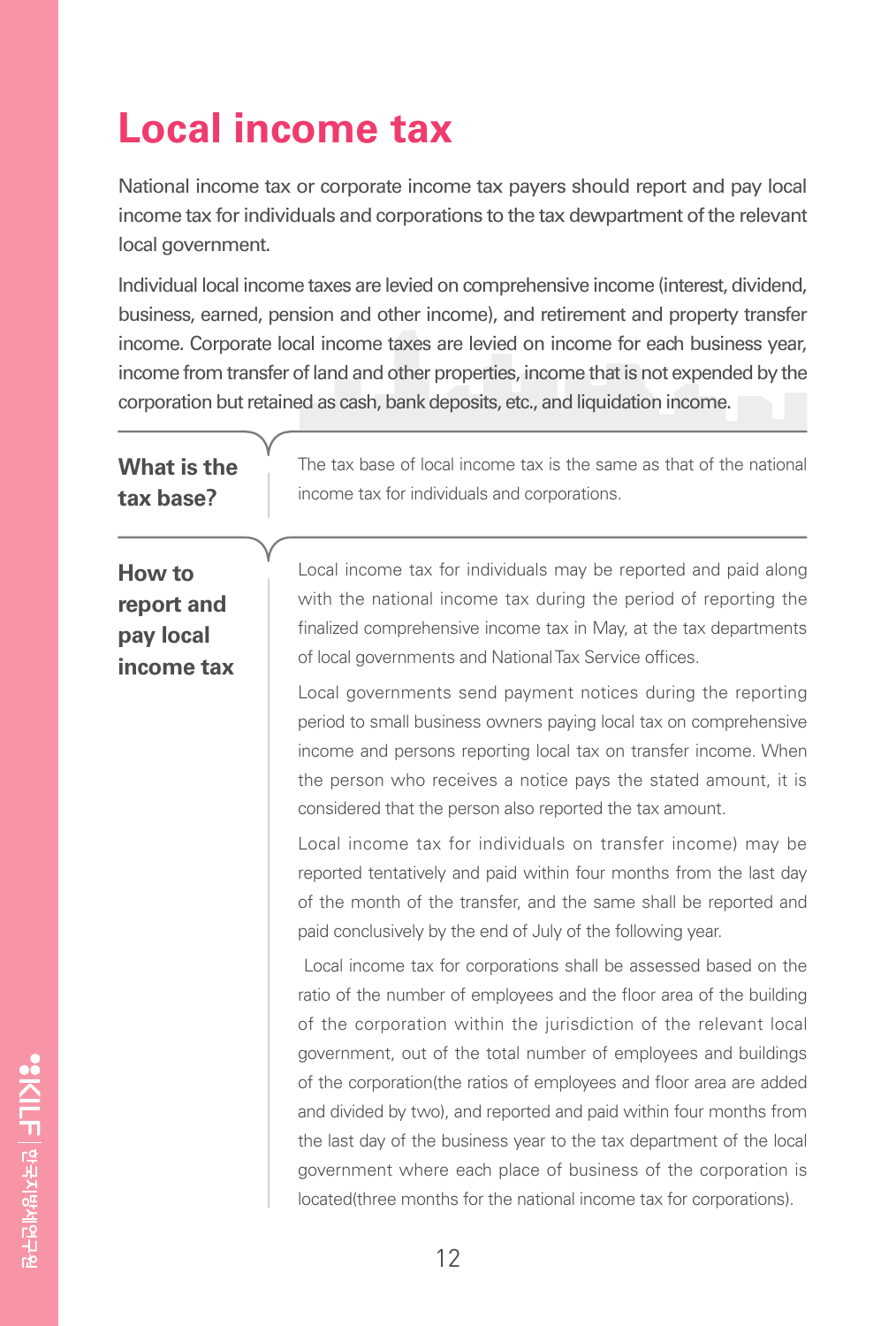### **Resident tax**

Resident taxes consist of the following types: resident taxes on individuals(individuals whose address is within the relevant local district as of July 1 of each year) and on business owners (individuals or corporations with a business place within the relevant local district as of July 1 every year; a business owner with a business place with total area of more than 330㎡ within the local district as of July 1 every year), and resident taxes on business owners who pay wages to employees every month.

#### **Tax base and payment method**

Resident taxes on individuals are levied on individuals (the head of a household as defined in the Resident Registration Act) whose address as of July 1 every year is in the relevant local district, as well as foreigners who are registered under the Immigration Act and have a place of stay in Korea. A taxpayer may pay the resident tax between August 16 and 31 in accordance with the tax payment notice issued by the local government.

Resident tax on a business place is levied on a business owner who had a value-added tax base of more than 48 million won in the preceding year, a corporation with a place of business, or a business owner with a place of business with a total area of more than 300㎡. A business owner reports and pays the resident tax to the local government between August 1 and 31 in the district where the business place is located.

For the resident tax paid by business owners for employees to whom the business owner pays wages, 0.5% of the total wages is reported and paid by the business owner to the relevant local government every month, by the tenth day of the following month.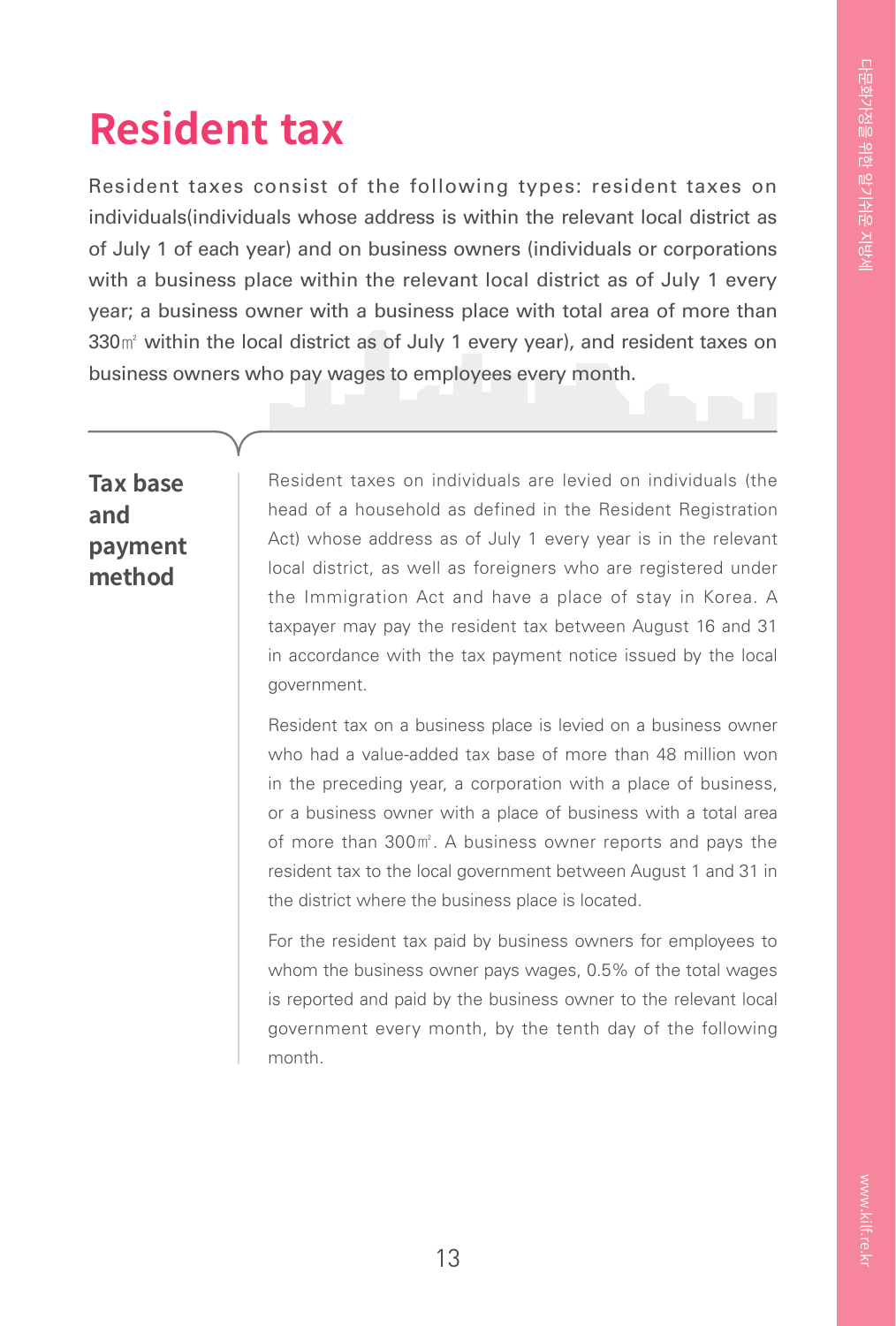### **Registration license tax**

The registration license tax (registration) is tax on the act of recording on the document of the national institution of registration the fact of establishing, changing or extinguishing rights on real estate, vehicles, etc.

#### **Tax base**

The registration license tax (license) refers to the tax on the act of receiving from an administrative agency a license, permit, etc., prescribed in various laws.

The tax base for the registration license tax (registration) is the reported price at the time of registering the ownership of real estate, automobiles, etc. The tax base for the registration license tax to establish collateral, provisional registration, etc., is the amount of debt.

#### **How to report and pay**

Those who wish to register real estate, vehicle, etc., shall report and pay the registration license tax before registration.

The registration license tax (license) should be reported and paid to the tax department of the relevant local government before a license certificate, etc., is issued by the administrative agency. If no effective period of license is left, or if the effective period exceeds one year, the tax should be paid at a bank between January 16 and 31, with the payment notice sent from the relevant local government.

※ If real estate or automobile registration or a license certificate is issued, a payment receipt for the registration license tax (registration) shall be submitted along with the application.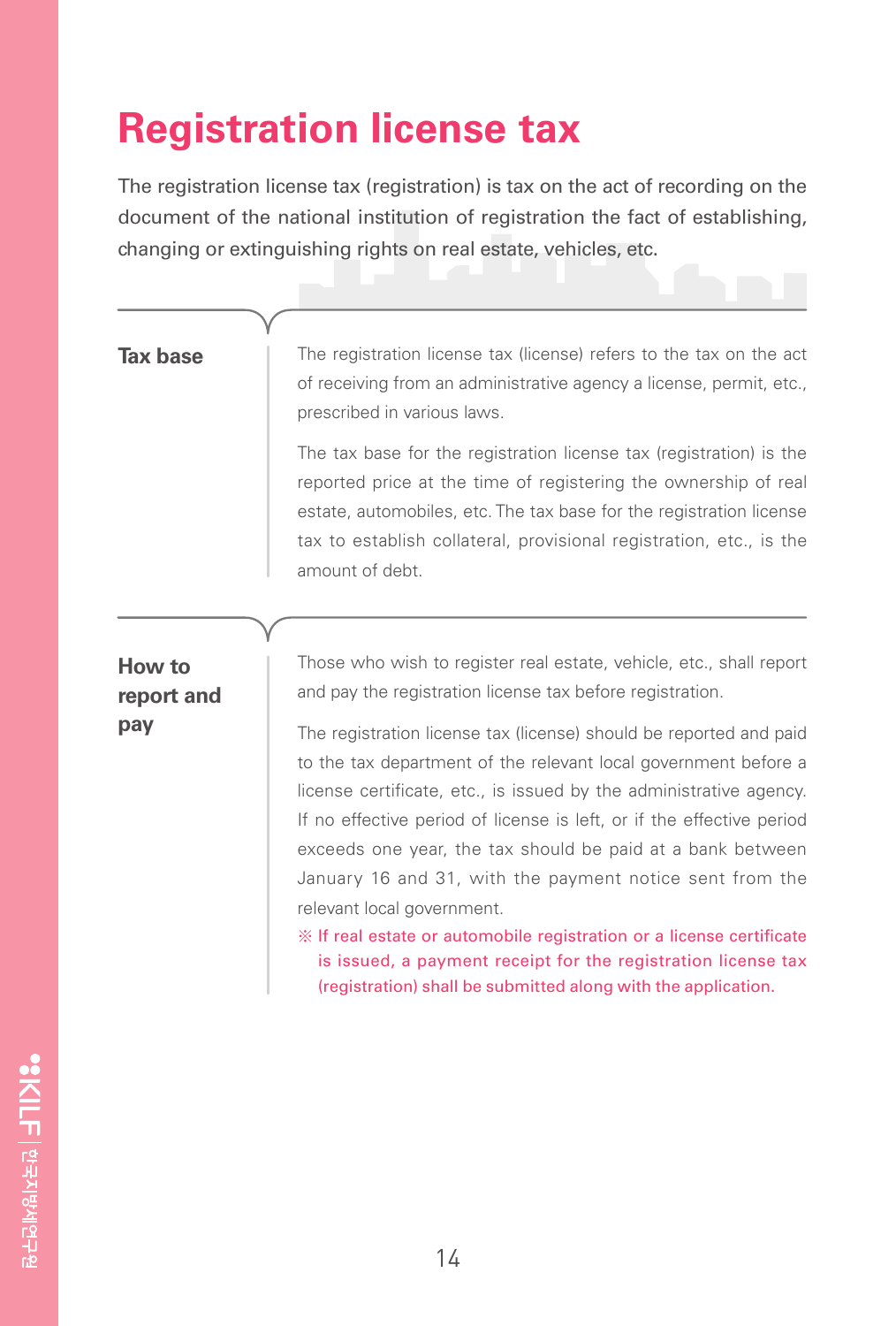### **System for remedy if a taxpayer's rights are infringed in the payment of local tax**

If a taxpayer's right or interests are breached in the levy of local tax, a system is available to promptly address the breach.

**System and procedure types** 

#### **Review of legality before taxation**

A remedy is available in advance before a payment notice is sent, and the taxpayer may seek a remedy within 30 days of receiving a provisional notice of tax payment.

#### **C** Raising an objection

An objection should be raised to the relevant tax department, etc., within 90 days of receiving a notice of tax payment

#### **C** Requesting review and judgment

A request for a review is made to a high-level tax department or the Chairman of the Board of Audit and Inspection, and a judgment is requested from the Chairman of the Tax Tribunal.

※ A review or judgment may be requested without the process of raising an objection.



#### **Administrative litigation**

Litigation may commence immediately within 90 days of being informed of the result of a review or judgment after a judgment from the Tax Tribunal or review from the Board of Audit and Inspection has been requested.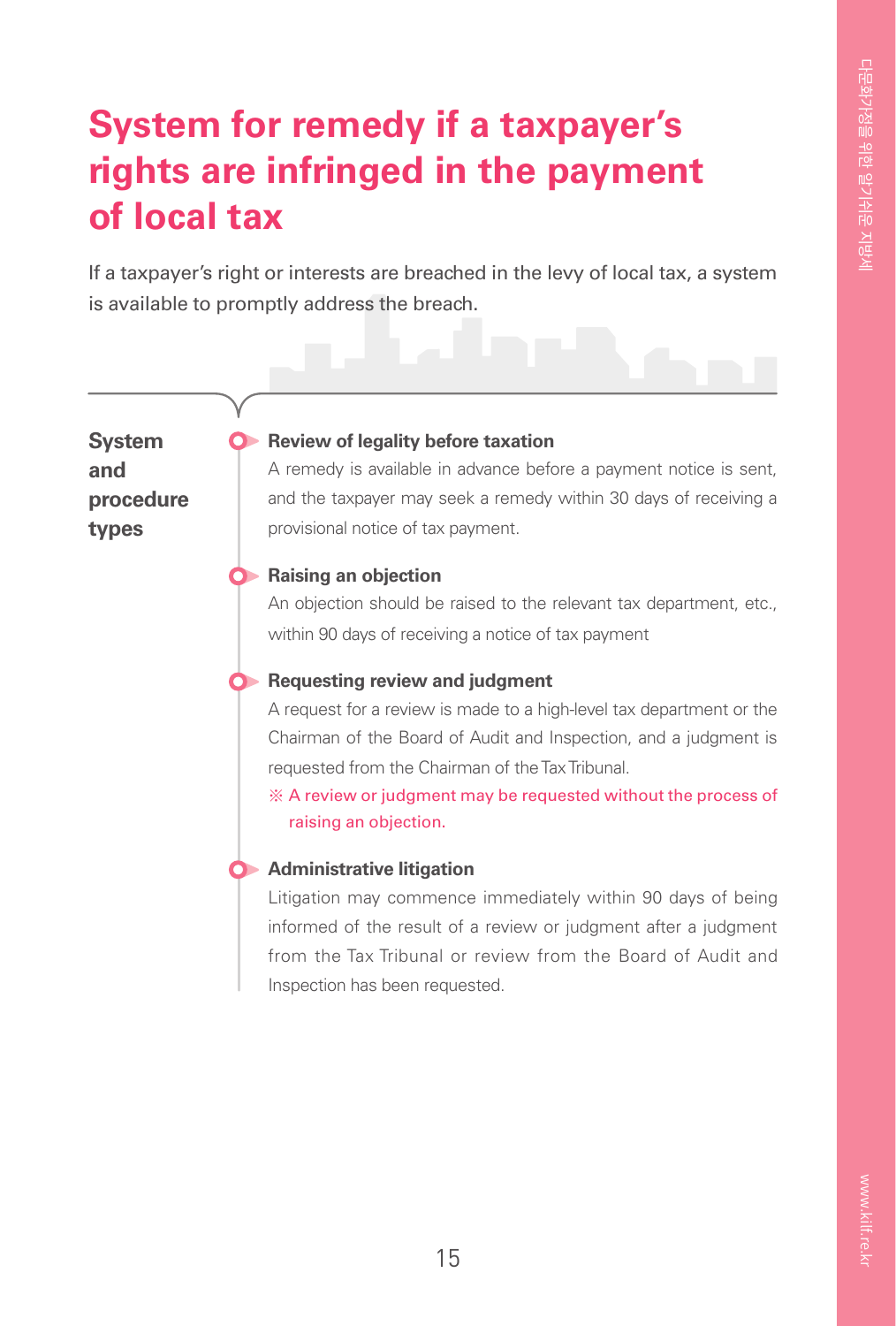### **Useful daily information to be noted along with local tax information**

**of acquisition of real estate**

**Registration O** Documents necessary for registration at the time of **ownership transfer**

#### Documents to be received from the seller

- The registration certificate (that had previously existed as a certificate of title), power of attorney (that states the person with the obligation to register, the person with the right of registration, the person acting on behalf of the parties, etc.)
- The seal certificate of the seller, and abstract of resident registration(history of changes in residence should be included)

#### Documents to be prepared by the purchaser

- Land register, a copy of the register of building management, one certified copy of resident registration, a power of attorney (if a person other than the purchaser is submitting an application)
- The certificate of the cause of registration: the contract of sale and purchase, etc(a certificate of report or a seal of approval is needed).
- One copy of the receipt of acquisition tax payment and notice, the certificate of purchasing a national housing bond
- Two copies of the application
- Registration fee: 15,000 won for each real estate registered (Article 5-2 of the Rules on Registration Certificate Fees etc.)

※ If a contract to purchase and sell real estate was entered into after January 1, 2006, the actual transaction price and other information shall be reported to the relevant gu office within 60 days of the contract date via the Internet or by visiting the gu office.



SKILF | 한국지방세연구원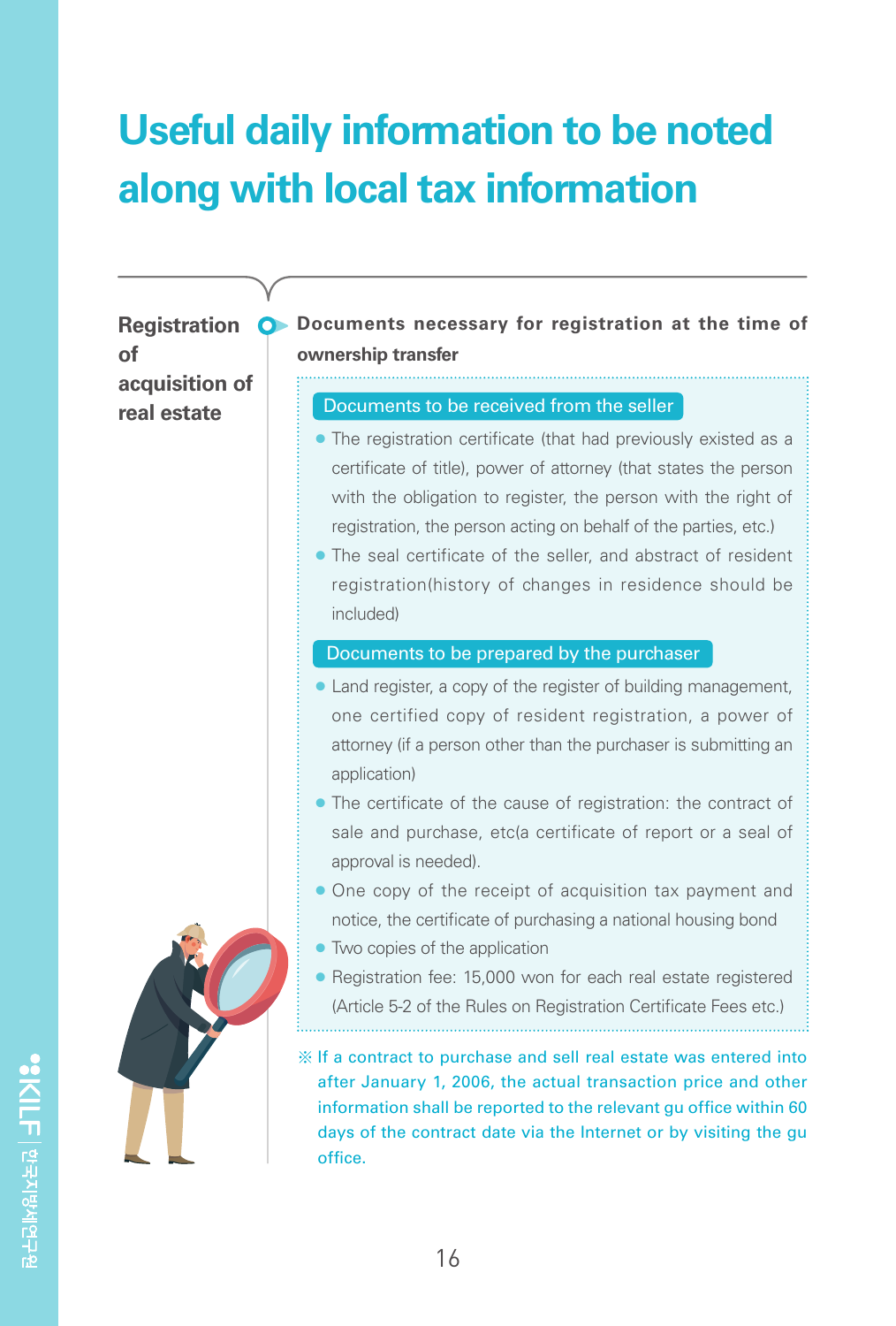#### **Registration of a new car**

A person who wishes to register a new car shall apply to register the car as a new vehicle. If a person who manufactures and assembles or imports a car sells a vehicle, such a person may register the new car on behalf of the purchaser.

#### ※ On November 1, 2010, a new system was implemented whereby a person may register anywhere in the country regardless of the jurisdiction of registration.

If a car is registered, a vehicle registration certificate is issued that states the registration number, vehicle identification number, number of the car, the main location of use, the car owner, the period of regular inspection, information on collateral established on the vehicle, etc.

#### **C** Registration procedure

**1** Registration documents filed → 2 Review of registration documents  $\rightarrow$  3 Registration number issued  $\rightarrow$  4 A registration certificate and license plate with securing bolts are issued  $\rightarrow$ **6** The license plate is affixed to the vehicle using the bolts

#### **C** Documents to be submitted when a new car is registered

● An application to register a new car (a tax stamp)

- A certificate of car production (a new car, a tax stamp), proof of car import (an import car)
- A document that proves the main location of vehicle use (corporation)
- A tax invoice
- A temporary permit for vehicle operation (a temporary permit to operate a vehicle for 10 days is issued for a new car registration)
- Two temporary license plates
- Liability insurance premium payment receipt
- Notice of automobile acquisition tax paid
- Certificate of purchase of urban railway bond
- License plate fee payment receipt
- If a person other than the car owner is submitting the application, the identification card of such person, one copy of the corporate seal certificate, and one copy of power of attorney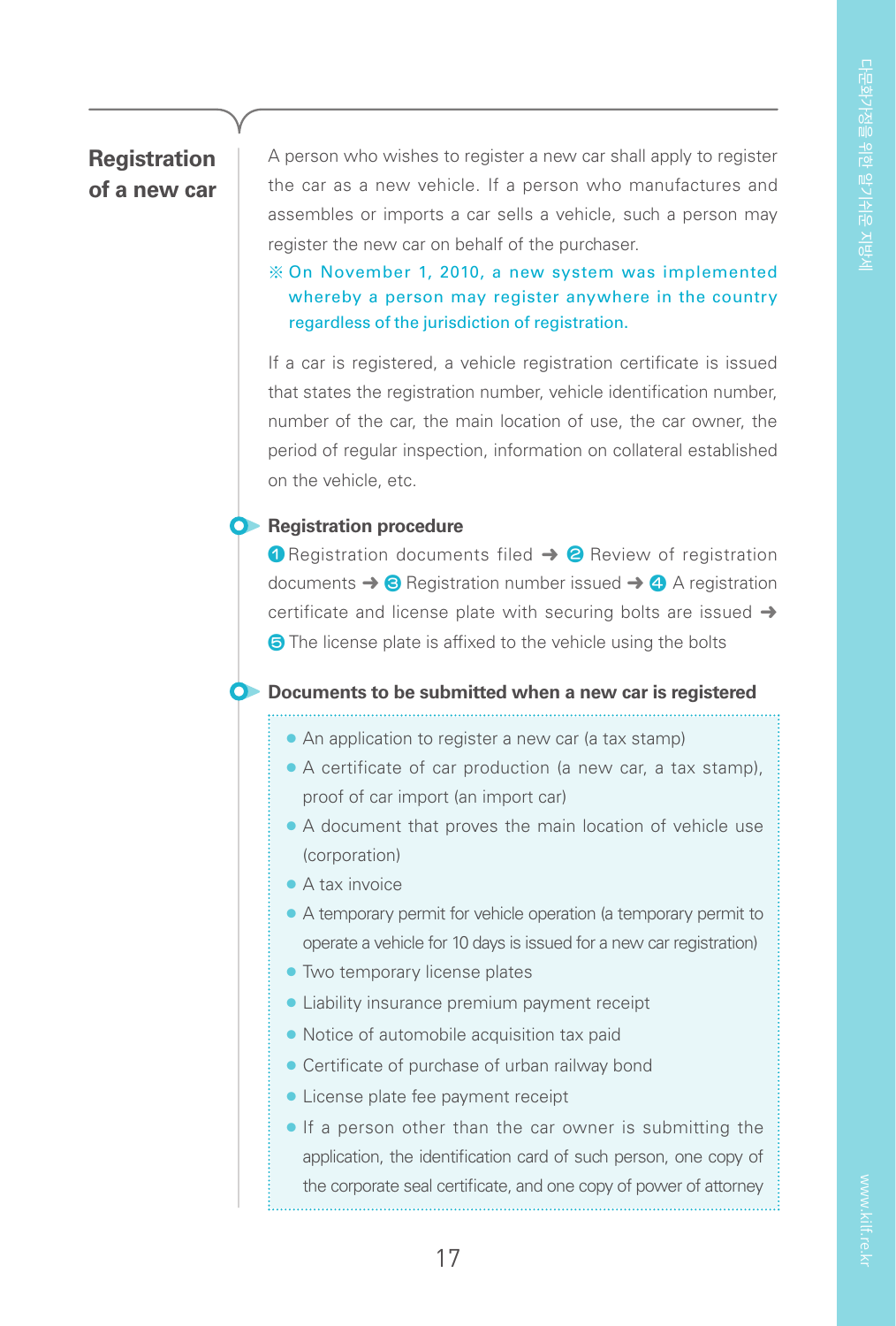#### **Registration of car ownership transfer or cancellation**

A person who is transferring the ownership of a registered vehicle should register such transfer. If a person who registered his business of brokering the purchase and sale of used cars mediated a car sale or a car sale and purchase, such person may register the ownership transfer immediately on behalf of the purchaser.

#### **An automobile tax should be reported and paid when car ownership is transferred or canceled.**

When the transfer or cancellation of car ownership is registered. the person transferring or cancelling ownership may report and pay the automobile tax for the relevant period before the registration date of ownership transfer.

#### **O** Documents to be submitted to register a car whose **ownership was transferred.**

- An application to register transfer of ownership (resident registration card and seal of the applicant)
- Certificate of transfer of ownership (affixed seal certificate), seal certificate of the person transferring ownership (for sale and purchase of a vehicle)
- Vehicle registration certificate
- Certificate of liability insurance (the person to whom ownership is transferred)
- The acquisition tax payment receipt and the urban railway bond purchase certificate
- Two license plates and bolts to affix the plates to the vehicle (for a vehicle registered in another city or do; the same does not apply to a national number)

#### Period of registering transfer of ownership

- Sale and purchase: Within 15 days of purchase
- Gift: Within 20 days of receipt of the vehicle
- Bequest: Within six months from the date the bequest commences
- Transfer of ownership for other reasons: Within 15 days from when the cause for ownership transfer occurs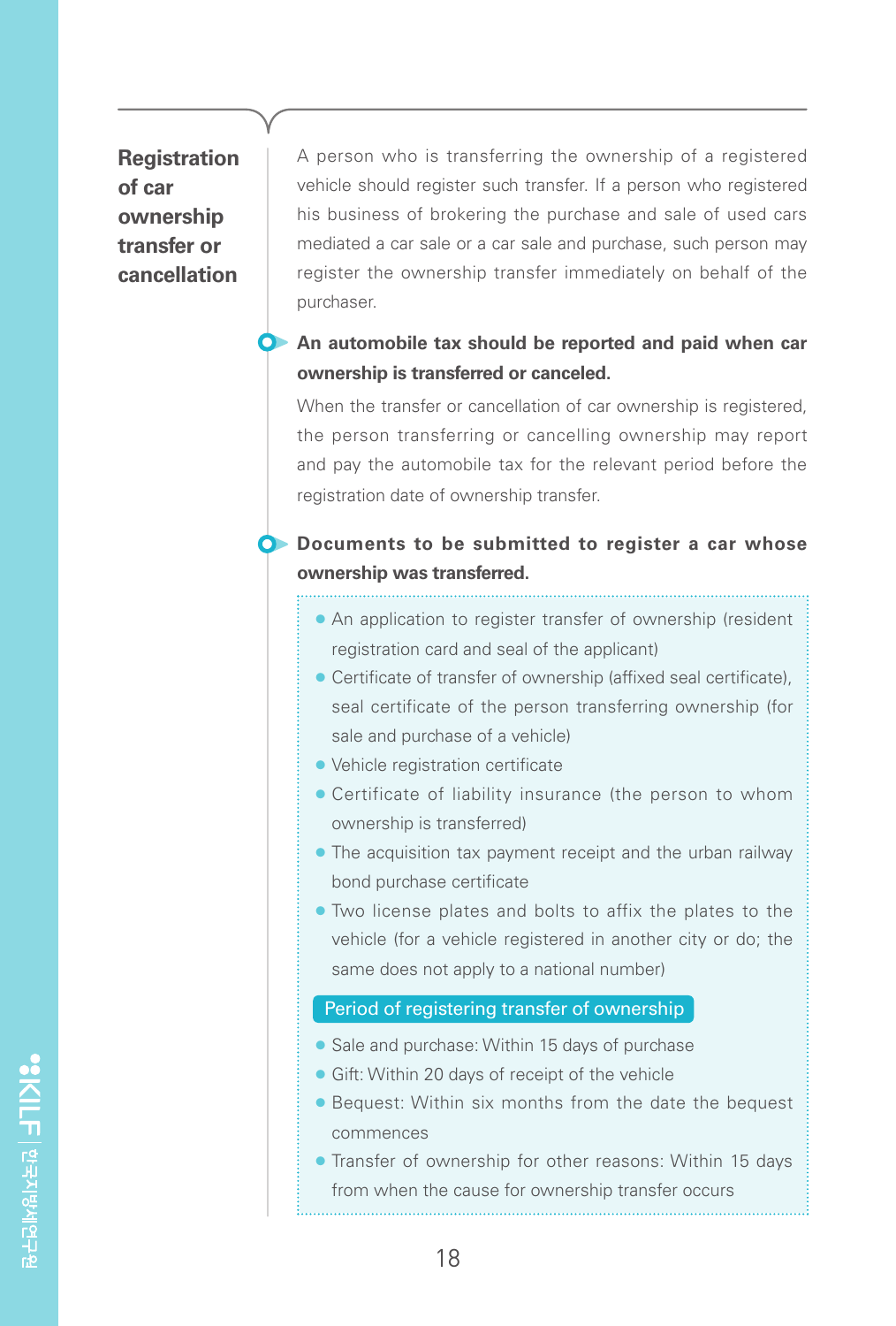#### **O** Documents to be submitted to cancel car registration

- Application to cancel car registration
- Certificate of taking over a disused vehicle (the certificate of car registration and the original copy of car registration should be submitted to the depository of disused vehicles), certificate of vehicle deposit
- Certificate of car registration
- License plate(a license plate does not have to be submitted if a car is disused or the license plate was destroyed due to a natural disaster, etc.)
- Proof of occurrence of an accident(natural disaster, traffic accident, fire, etc.), proof of car theft report.

● Export permit or a contract.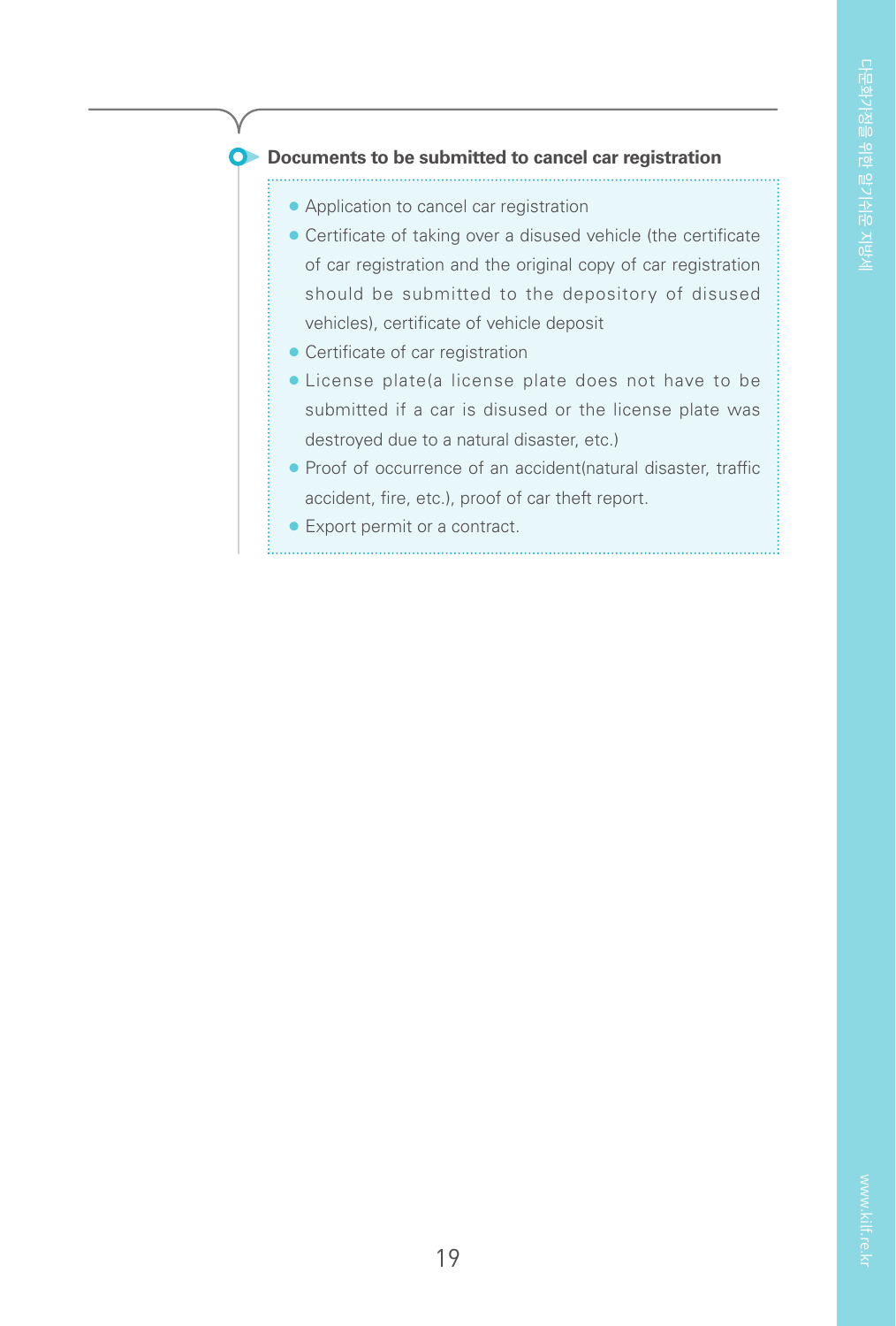





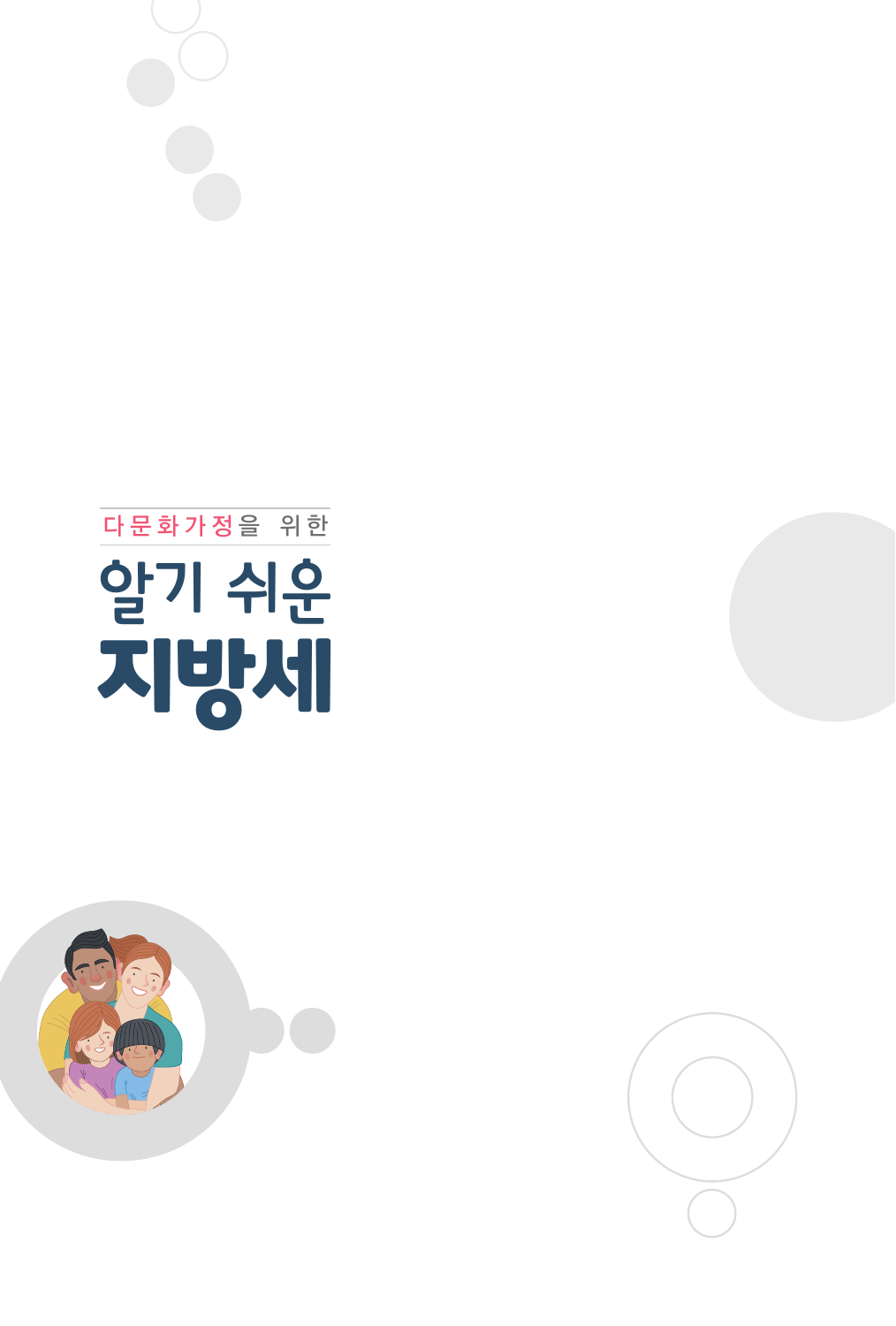### **Contents**

| <b>PART 1</b> | 연간 월별 지방세납부 안내 ··············· 26        |
|---------------|------------------------------------------|
| <b>PART 2</b> | 자동차세 ································ 29 |
| <b>PART 3</b> | 지방세와 함께 알아두면 유익한 생활정보 · · · · · 34       |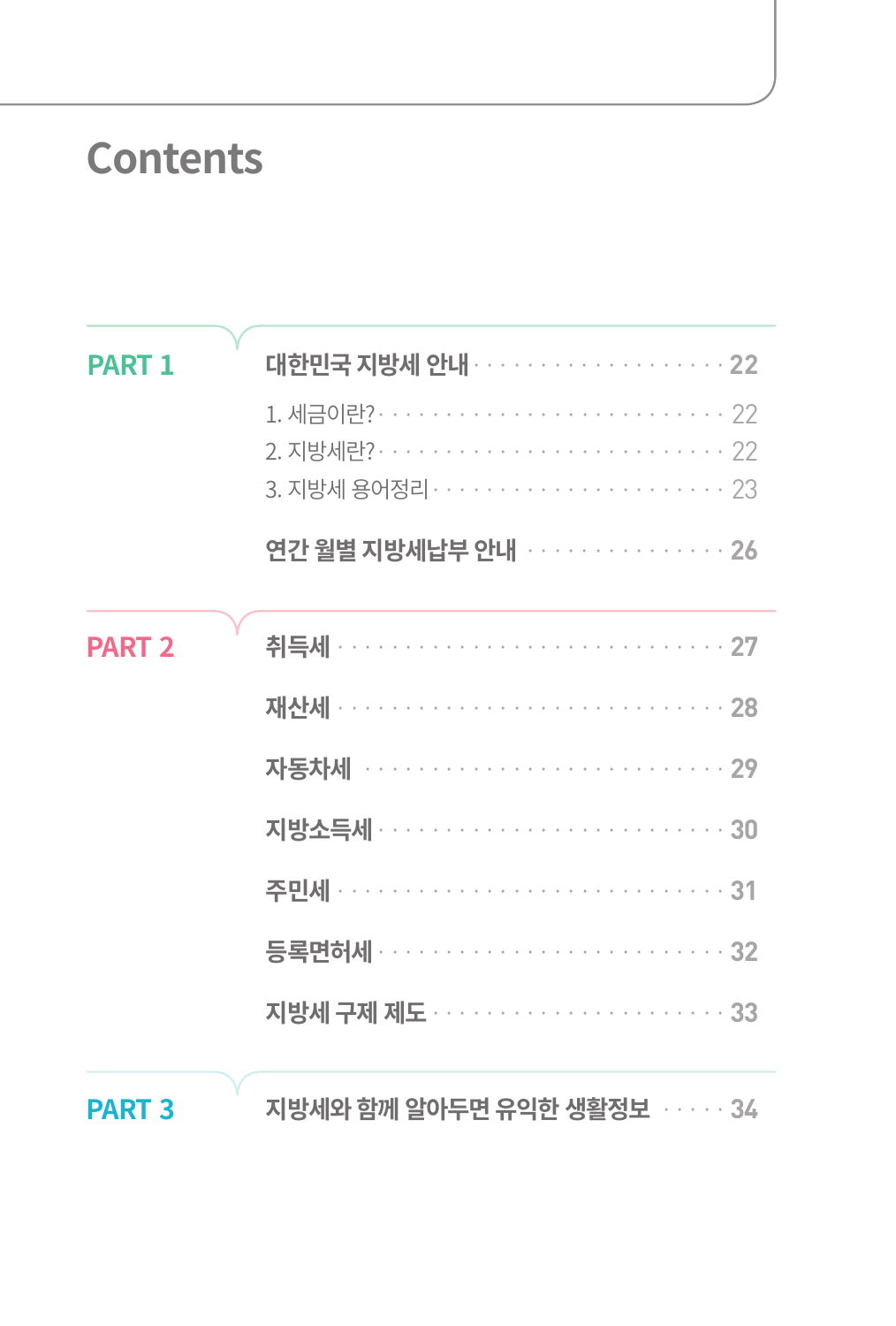# **대한민국 지방세 안내**

#### **세금이란?**

국가는 국방·외교·치안 등의 국가사무를 수행하고, 지방자치 단체는 주민의 복지, 보건위생, 상하수도 등 지역사회에 필요한 공공서비스를 제공하는 하는 업무를 담당하는데 이러한 일들에 필요한 재원을 마련하기 위해 국민의 소득이나 재산 등 능력에 따라 부담시키는 것입니다.

세금의 종류에는 국가가 징수하는 국세(관세포함)와 지방자치단체가 징수하는 지방세로 구분됩니다.

#### **지방세란?**

지방세는 지방자치단체가 지역의 공공서비스를 제공하는데 필요한 비용을 마련하기 위해 법령에 근거하여 징수하는 세금입니다.

징수된 지방세는 지역의 쓰레기처리, 도로개설, 상·하수도시설 유지관리, 사회복지사업, 소방서설치·운영 등에 사용됩니다.

※ 11개 세목중 일상생활에서 필요한 세목중심으로 요약하여 설명하고 상세한 안내는 해당 지방자치단체 세무부서로 문의하시기 바랍니다.

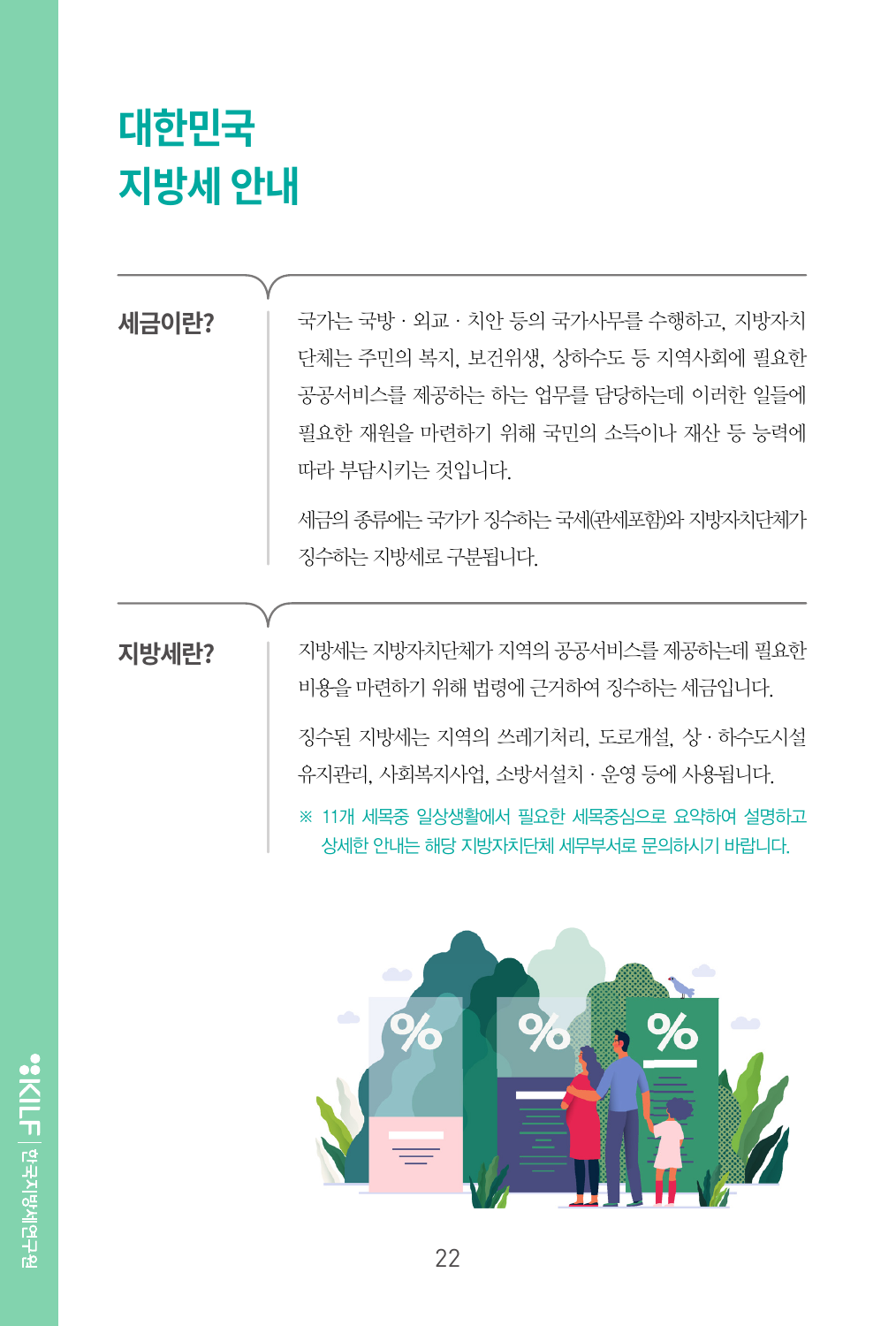**지방세 용어정리**

#### 지방세의 종류(11개 세목)

보통세: 취득세, 등록면허세, 레저세, 지방소비세, 주민세, 재산세, 자동차세, 지방소득세, 담배소비세 목적세: 지역자원시설세, 지방교육세

 $\bullet$  지방세 세액산정 방식

과세표준×세율 = 세액

#### 과세표준

지방세 과세대상(주택, 건물, 자동차 등)의 가치를 구체적인 가격· 수량 등으로 계량화하여 표현한 것으로 세액산출의 기준으로 사용 됩니다.

#### $\bullet$  세용

세액을 결정하기 위해 과세표준에 곱하는 비율입니다. 비율은 세목에 따라 천분율, 건당금액, 배기량(cc)당 00원이라는 금액 등으로 표시 되기도 합니다.

#### $\bullet$  보통징수

지방자치단체의 세무부서에서 과세표준액과 세액 등을 기재한 고지서를 납세자에게 우편으로 송달하여 징수하는 방식입니다.

※ 대상세목: 자동차세, 재산세, 주민세, 등록면허세

#### $\bullet$  신고납부

납세자가 지방세 신고서에 과세표준 금액과 세액을 작성하여 해당 세무부서 신고창구에 신고하고 동시에 세금을 납부하는 방식입니다. ※ 대상세목: 취득세, 지방소득세, 등록면허세 등

#### ⊙ 가산금

지방자치단체에서 부과고지한 지방세(자동차세, 재산세 등)를 납부기한까지 납부하지 아니할 때 지방세 법령에 따라 납부기한을 경과한 날로부터 고지세액의 100분의3이 부과됩니다.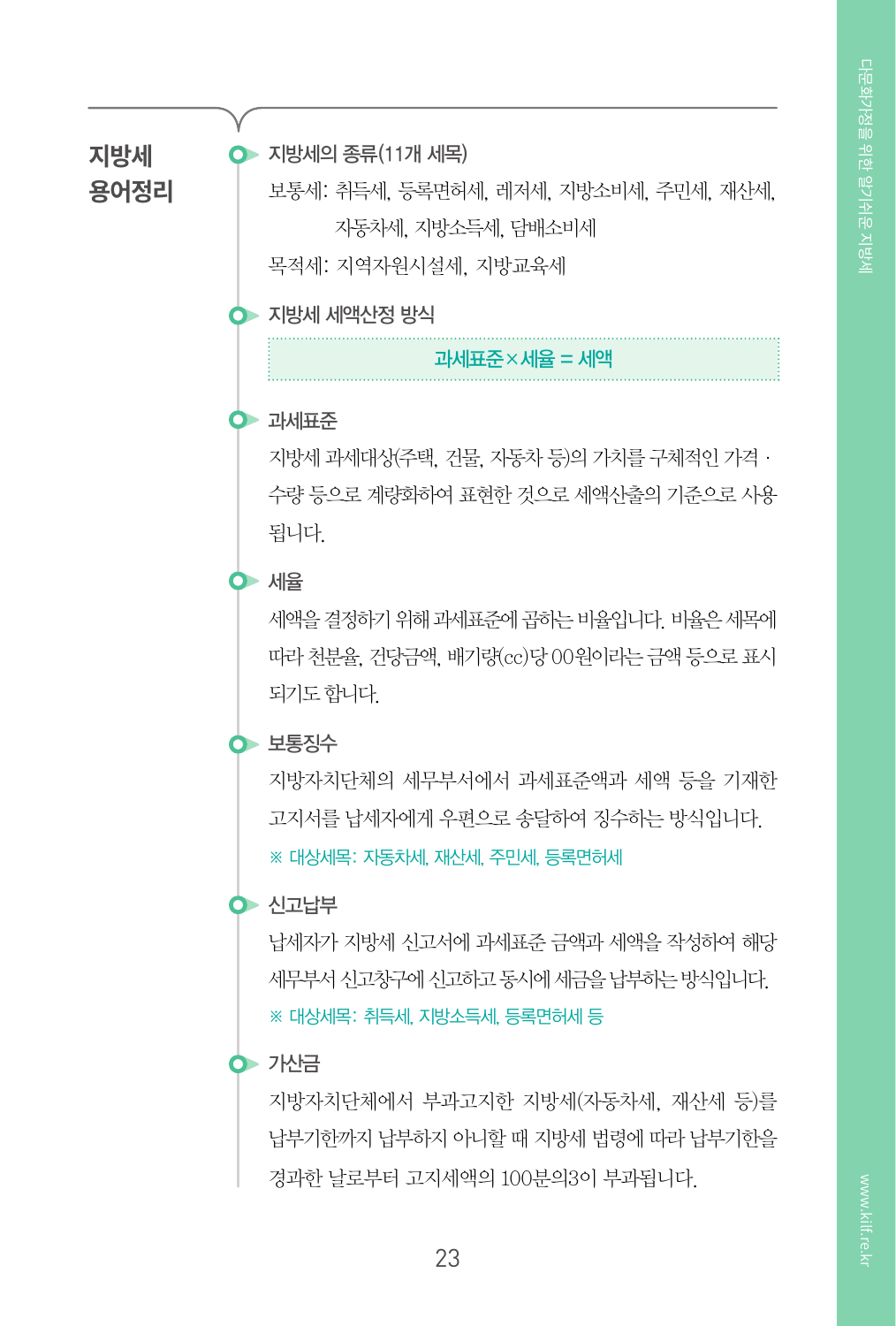$\bullet$  가산세

지방세 신고 납부세목(취득세 등)을 신고 납부 기한 내에 신고 및 납부하지 않는 경우 산출세액에 가산하여 징수하는 금액을 말합니다.

※ 일반 가산세세율 요약

- 일반 과소신고(10%), 부정 과소신고(40%)

- 일반 무신고(20%), 부정 무신고(40%)

#### $\bullet$  체납처분

납세의무자가 납부기한까지 지방세를 납부하지 아니한 경우 독촉장이 발부하였음에도 독촉기한까지 납부하지 않을 경우에 체납자의 재산을 압류, 압류재산의 매각 등을 하는 절차입니다.

#### $\bullet$  지방세 납부

전국 모든 은행의 창구 또는 CD/ATM기, 인터넷신고납부 위택 스(wetax), 인터넷지로, 모바일, 인터넷뱅킹, 신용카드 등을 통해 납부합니다.

#### $\bullet$  납부의무 성립

지방세법에서 정한 요건을 충족하는 경우에 성립되고 지방자치 단체는 채권자의 지위에, 납세자는 채무자의 지위에 서게 됩니다.

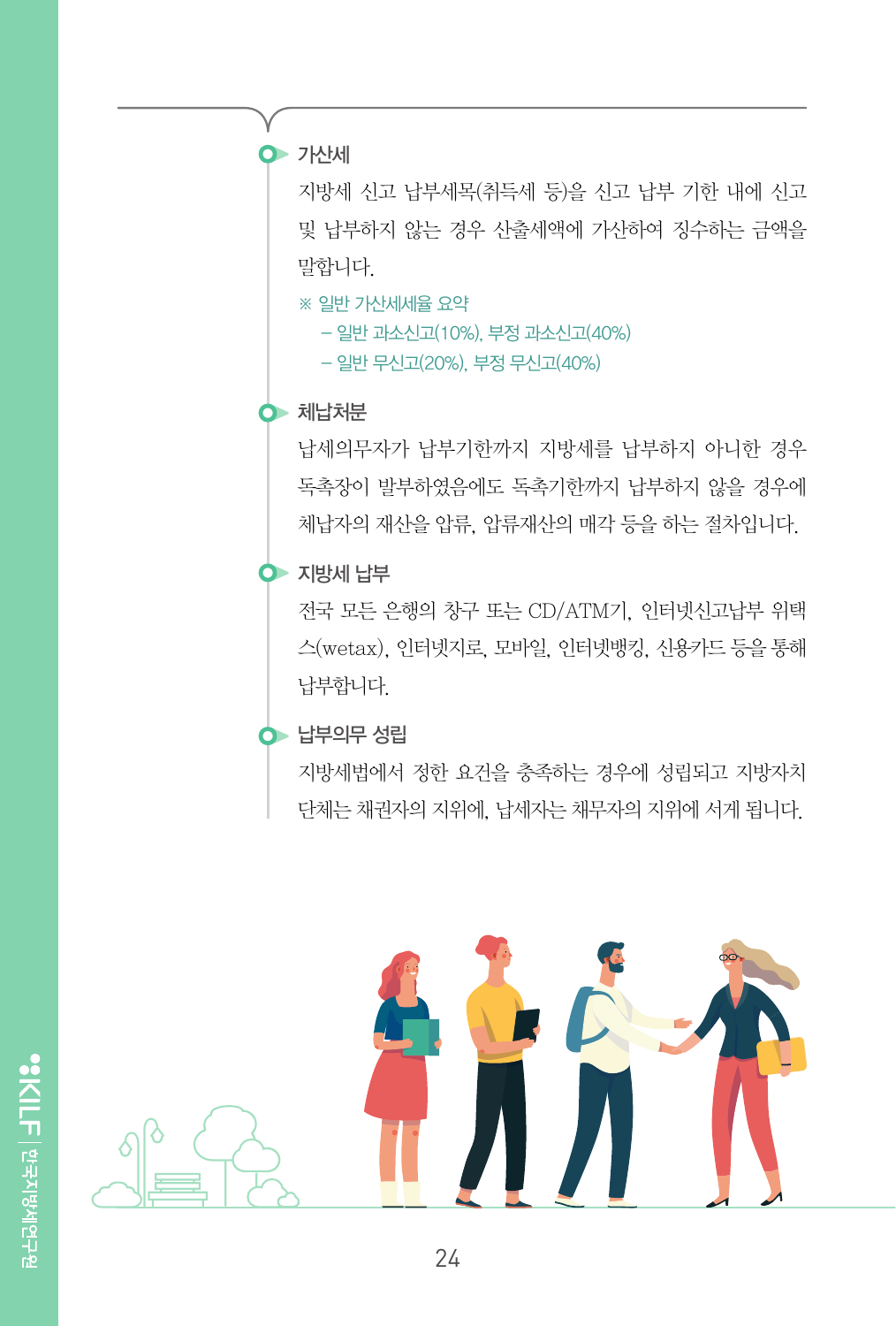| 세목별        |     | 납세의무 성립일                                                                                    |
|------------|-----|---------------------------------------------------------------------------------------------|
| 취득세        |     | 취득세 과세물건을 취득하는 때                                                                            |
| 등 록<br>면허세 | 등록분 | 재산권 등 그 밖의 권리를 등기 또는 등록하는 때                                                                 |
|            | 면허분 | 각종의 면허를 받는 때와 납기가 있는 달의 1일                                                                  |
| 주민세        |     | 과세기준일(7월 1일, 종업원분 종업원에게 급여를 지급하는 때)                                                         |
| 지방소득세      |     | 그 과세표준이 되는 소득세·법인세의 납세의무가 성립하는 때<br>개인 근로: 소득지급일, 사업: 12월 31일, 양도: 양도한 달의 말일<br>법인 사업연도 종료일 |
| 재산세        |     | 과세기준일(6월 1일)                                                                                |
| 자동차세       | 소유분 | 납기가 있는 달(6월·12월)의 1일                                                                        |
| 가산세        |     | 가산세를 가산할 지방세의 납세의무가 성립하는 때                                                                  |
| 특별징수지방소득세  |     | 그 과세표준이 되는 소득세·법인세를 원천징수하는 때                                                                |

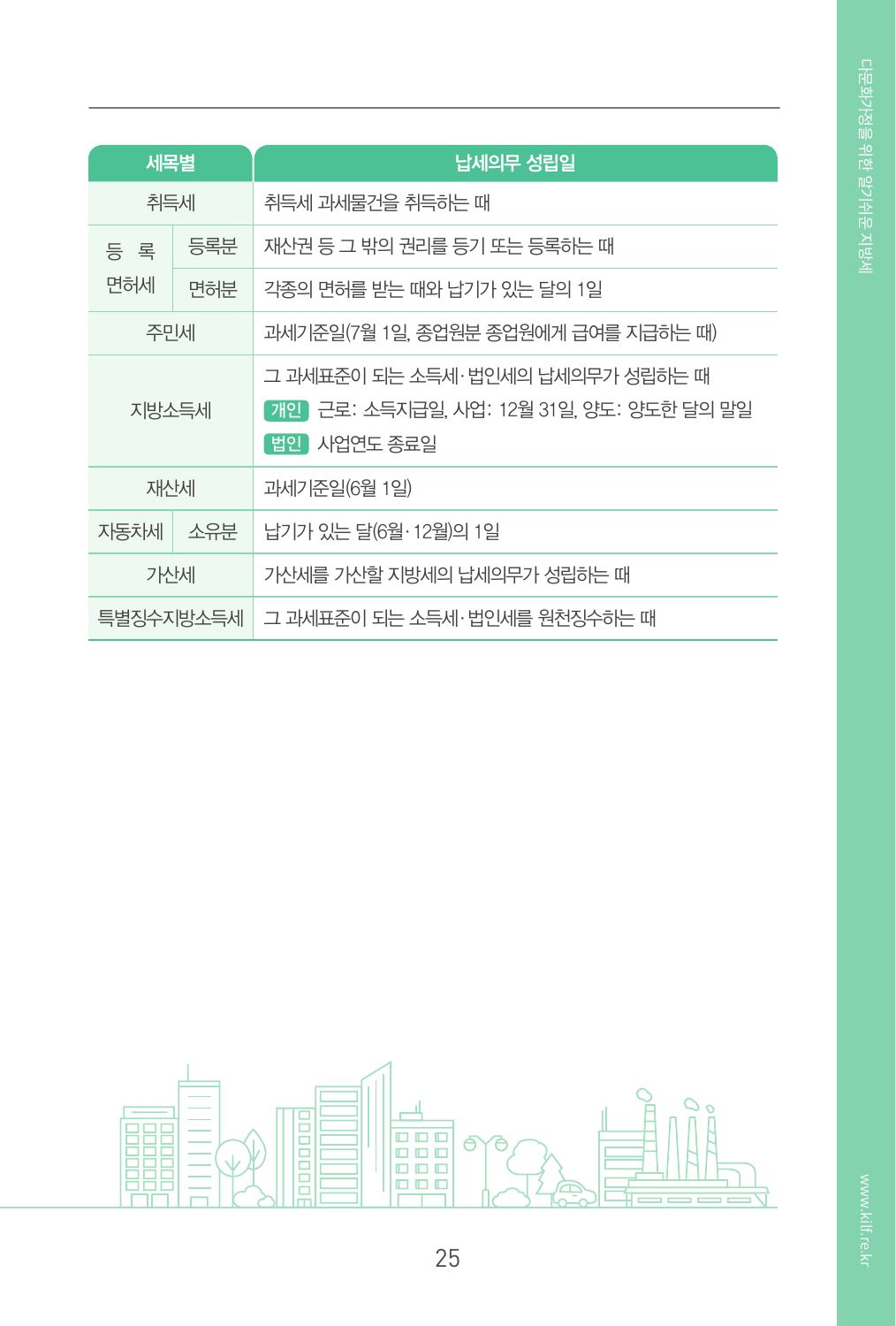# **연간 월별 지방세납부 안내**

| γ   |                                                                                                                       |
|-----|-----------------------------------------------------------------------------------------------------------------------|
| 월별  | 부과 · 징수 일정                                                                                                            |
| 1월  | ● 등록면허세(면허분) 납부(납기: 1.16∼1.31)<br>● 자동차세 연세액 일시납부(납기: 1.16~1.31)                                                      |
| 3월  | ● 제1기분 자동차세 분할납부(납기: 3.16~3.31)                                                                                       |
| 4월  | ● 12월말 결산법인 법인지방소득세 납부(납기: 4.30)                                                                                      |
| 5월  | ● 지방소득세(소득분) 신고납부(납기: 5.1 ~ 5.31)                                                                                     |
| 6월  | ● 제1기분(1~6월) 자동차세 납부(납기: 6.16~6.30)                                                                                   |
| 7월  | • 주민세(재산분) 신고납부(납기: 7.1 ~ 7.31)<br>●건축물·주택(제1기분)·선박·항공기 재산세 납부(납기: 7,16~7,31)<br>●특정부동산분 지역자원시설세·지방교육세(납기: 7,16~7,31) |
| 8월  | ● 주민세(개인분, 사업소분) 납부(납기: 8.16~8.31)                                                                                    |
| 9월  | ● 제2기분 자동차세 분할납부(납기: 9.16~9.30)<br>● 토지분·주택(제2기분) 재산세 납부(납기: 9.16~9.30)                                               |
| 12월 | ● 제2기분(7~12월) 자동차세 납부(납기: 12.16~12.31)<br>※ 종합부동산세 부과·징수(12.1~12.15)                                                  |
| 매월  | ●취득세 신고납부: 취득일로부터 60일 이내<br>• 등록면허세(등록분) 신고납부: 등록하기 전까지<br>●주민세(종업원분)·지방소득세(특별징수분): 매월 10일 한                          |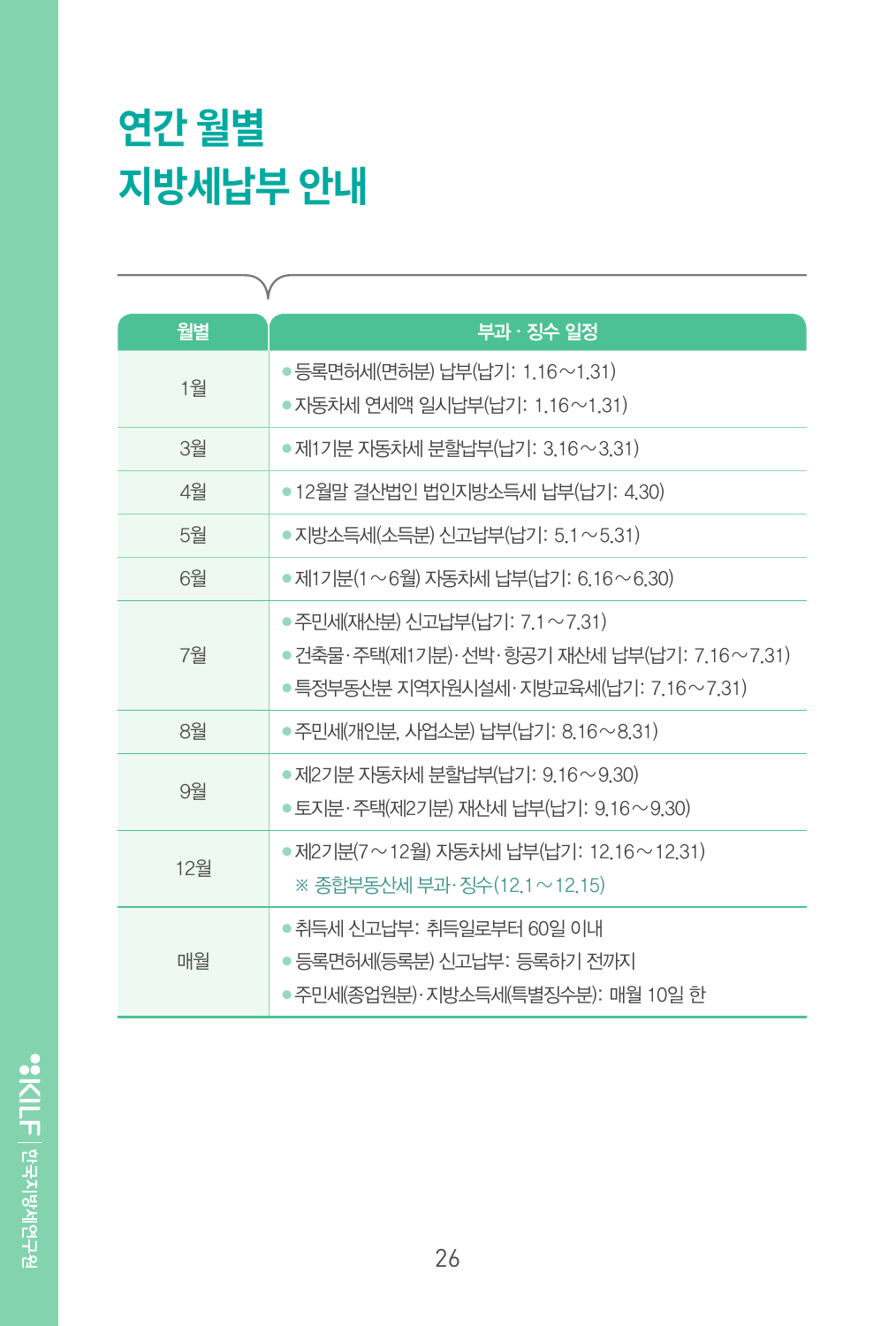**취득세** 부동산, 자동차 등을 구입했을 때 취득가액(과세표준)에 해당 세율을 적용하여 취득세를 산출하여 신고 납부하는 세금입니다.

| 과세표준은?   | 취득자가 부동산, 차량을 신고한 취득당시의 가액을 말합니다.        |
|----------|------------------------------------------|
|          | 다만 신고가액이 없거나 신고가액이 과세기관에서 정한 금액          |
|          | (시가표준액)보다 적을 때 시가표준액으로 합니다.              |
|          | ※ 시가표준액: 부동산, 자동차에 관한 취득세·재산세 등의 지방세를 신청 |
|          | 하기 위해 정부에서 기준으로 설정한 금액                   |
|          |                                          |
| 신고방법은?   | 납세자가 부동산, 차량 등을 취득하는 경우 해당 재산의 소재지       |
|          | 시 · 군 · 구청 세무부서에 취득일부터 60일 이내 신고납부해야     |
|          |                                          |
|          | 합니다(상속 6개월, 외국에 주소를 둔 경우 9개월 이내).        |
|          |                                          |
|          |                                          |
| 신고납부     | 납세자가 부동산, 차량 등을 취득하고 신고납부기한까지 신고 ·       |
| 하지 않는 경우 | 납부하지 않으면 무신고가산세(20%~40%), 납부지연 가산세       |
| 불이익은?    | (10일 5%)를 납부하여야 할 세액에 추가하여 납부하여야 합니다.    |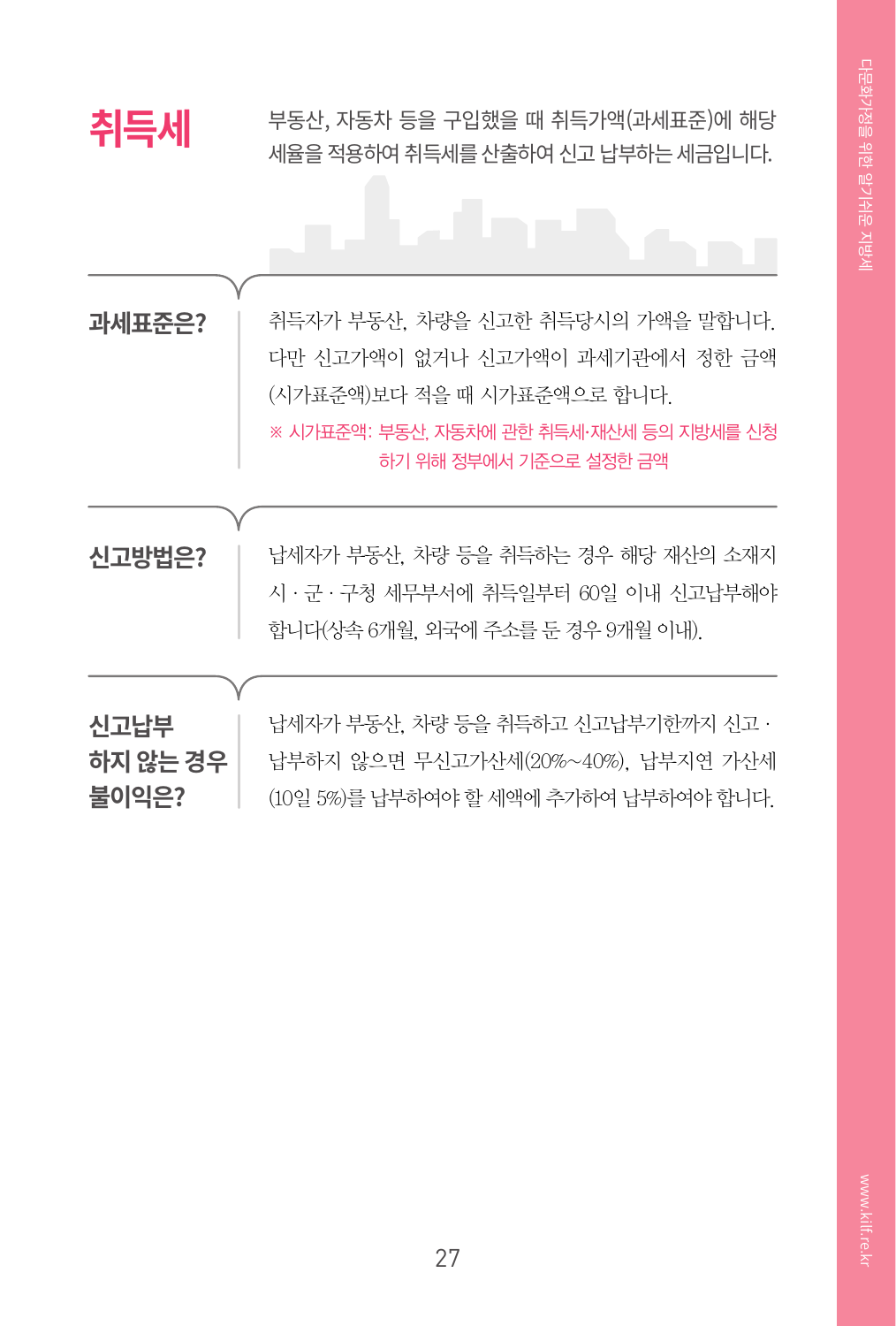### **재산세**

매년 6월 1일에 주택(아파트 포함), 건축물(주택을 제외한 상가 등), 토지(건축물 부속토지 포함) 등을 소유하고 있는 자에게 부과됩니다.

주택(공시가격)·토지(공시지가)〮건축물(시가표준액)에 공정시장 가액 비율을 곱하여 세액을 산출합니다.

※ 공정시장가액 비율은 주택(60%), 토지·건축물(70%)을 적용합니다.

### فالمحص 매년 7월과 9월에 주택, 건축물, 토지 등의 소재지 지방자치단체 **납부방법은?** 세무부서에서 보내준 재산세 고지서로 은행·우체국에 납부하고 집이나 사무실에서 인터넷납부도 가능합니다. 납부기한은 주택의 경우 1년분을 2회로 나누어서 7월 16일부터 7월 31일(1회), 9월 16일부터 9월 30일(2회)까지입니다. 일반 건축물은 매년 7월 16일부터 7월 31일까지이고 토지는 9월 16일부터 9월 30일까지입니다. 재산세(자동차세도 동일)를 납기내에 납부하지 않을 경우에 납부 **납부하지 않는** 하여야할 세액에 1회 3%에 해당하는 가산금이 부과됩니다. **경우 불이익은?** 또한 납부기한이 경과한 날로부터 매월 1월이 경과할 때마다 체납된 지방세의 0.75%에 상당하는 금액이 60개월까지 추가됩니다.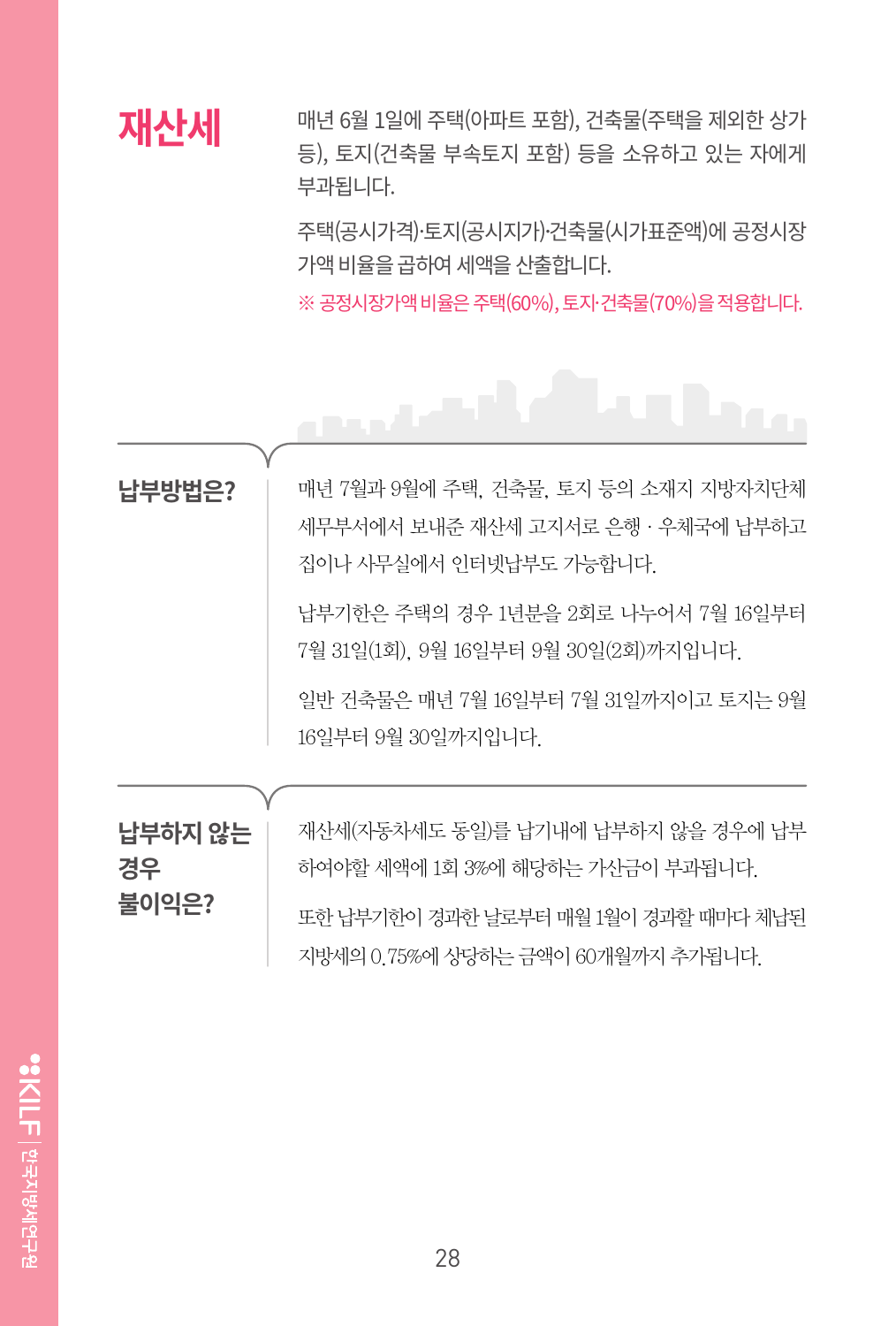| 자동차세           | 자동차 소유에 대한 재산보유 성격 및 도로손상, 교통혼잡 유발,<br>환경오염에 대한 사회적 비용발생에 따른 부담적인 성격의 세금<br>입니다.                                                                                                                                                       |
|----------------|----------------------------------------------------------------------------------------------------------------------------------------------------------------------------------------------------------------------------------------|
| 과세표준은?         | 「자동차관리법』에 따라 등록 • 신고된 차량 및 「건설기계관리법』에<br>따라 등록된 덤프트럭, 콘크리트 믹서트럭에 차량 배기량(cc)<br>기준 등의 일정 금액을 적용합니다.                                                                                                                                     |
| 납부방법은?         | 연세액을 후불성격으로 2번에 나누어 납기가 있는 달(6월, 12월)의<br>1일 현재 자동차 소유자에게 발송된 고지서로 납부합니다.                                                                                                                                                              |
| 자동차세<br>절세방법은? | 연세액을 한꺼번에 납부하는 경우 잔여기간 자동차세액의 10%를<br>공제합니다.<br>※ 2021년부터 금융회사의 예금이자율 등을 적용하여 연세액 공제율을<br>조정 : 10%(~'22년) → 7%('23년) → 5%('24년) → 3%('25년 이후)<br>연세액 신청방법은 신청기간내에 세무부서에 신청하거나 인터넷<br>지방세 신고납부(www.wetax.go.kr)을 활용하여 신청 납부할 수<br>있습니다. |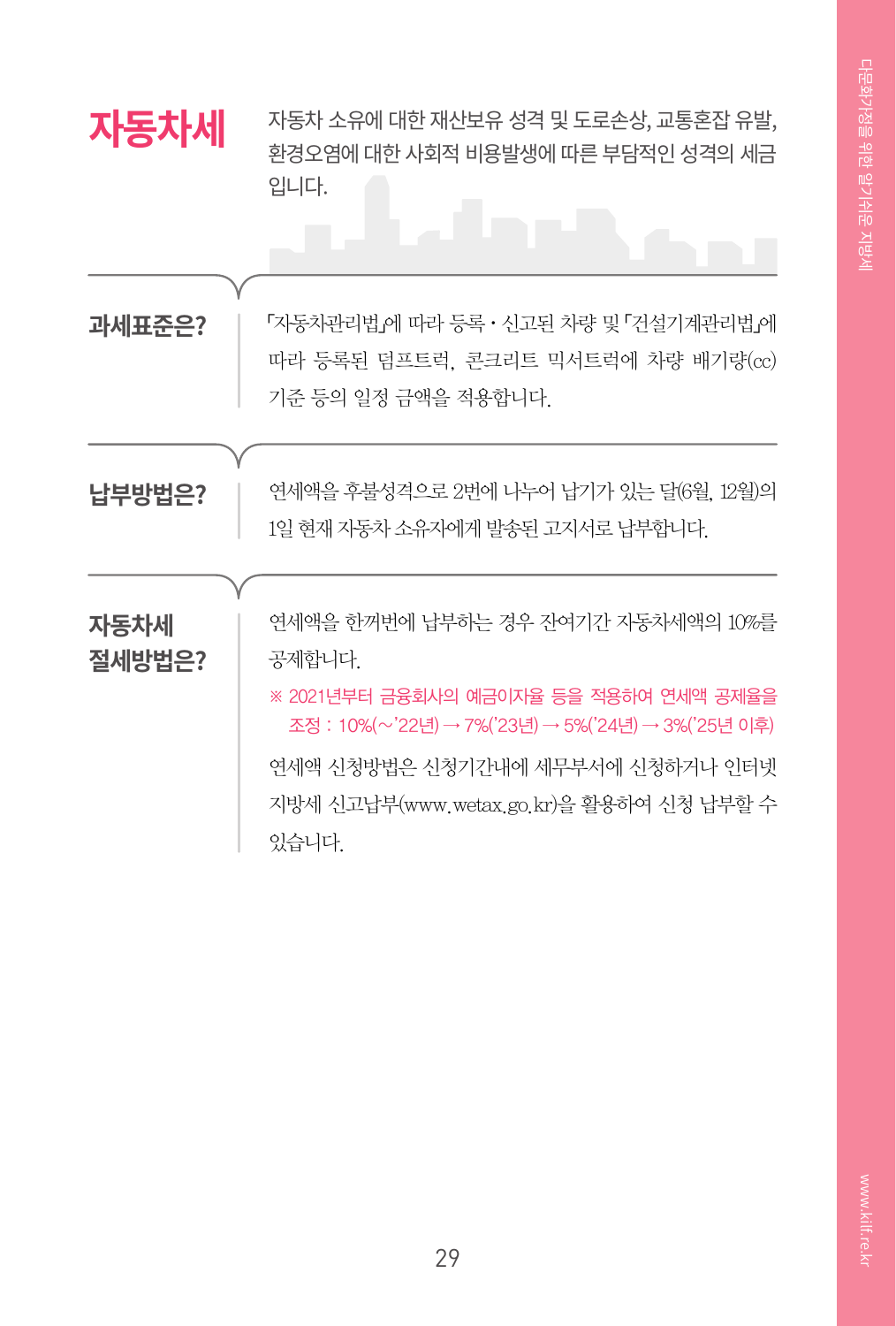| 지방소득세        | 국세 소득세 및 법인세 납세자는 개인지방소득세 및 법인지방<br>소득세를 해당 지방자치단체의 세무부서에 신고 · 납부해야<br>합니다.                                                                                                                                                                                                                                                                                                   |
|--------------|-------------------------------------------------------------------------------------------------------------------------------------------------------------------------------------------------------------------------------------------------------------------------------------------------------------------------------------------------------------------------------|
|              | المعتملين<br>ريا                                                                                                                                                                                                                                                                                                                                                              |
| 종류는?         | 개인 지방소득세 종류는 종합소득(이자, 배당, 사업,근로, 연금,<br>기타소득)퇴직. 양도소득이고 법인지방소득은 각 사업연도 소득.<br>토지 등 양도소득, 미환류소득, 청산소득입니다.                                                                                                                                                                                                                                                                      |
| 과세표준은?       | 국세 소득세 및 법인세법상 과세표준과 동일합니다.                                                                                                                                                                                                                                                                                                                                                   |
| 신고납부<br>방법은? | 개인지방소득세는 5월 종합소득세 확정신고 기간에 지방자치단체<br>세무부서와 세무서에서도 국세, 지방세 동시 신고납부 가능합니다.<br>종합소득분 소규모사업자 및 양도소득분 지방소득세 신고자는<br>신고기간 중 지방자치단체에서 납부서 발송되고, 기재된 세액<br>납부시 신고로 인정됩니다.<br>개인지방소득세(양도소득세분) 신고 · 납부는 양도한 달의 말일<br>부터 4개월 이내 예정신고 · 납부 후 다음해 7월말까지 확정 신고<br>납부하면 됩니다.<br>법인지방소득세는 각 사업장 소재지 관할 지방자치단체 세무부서에<br>종업원수. 건축물 연면적 1:1 기준으로 안분하여 사업연도 종료일<br>로부터 4개월(법인세는 3개월) 이내 신고 납부합니다. |
|              |                                                                                                                                                                                                                                                                                                                                                                               |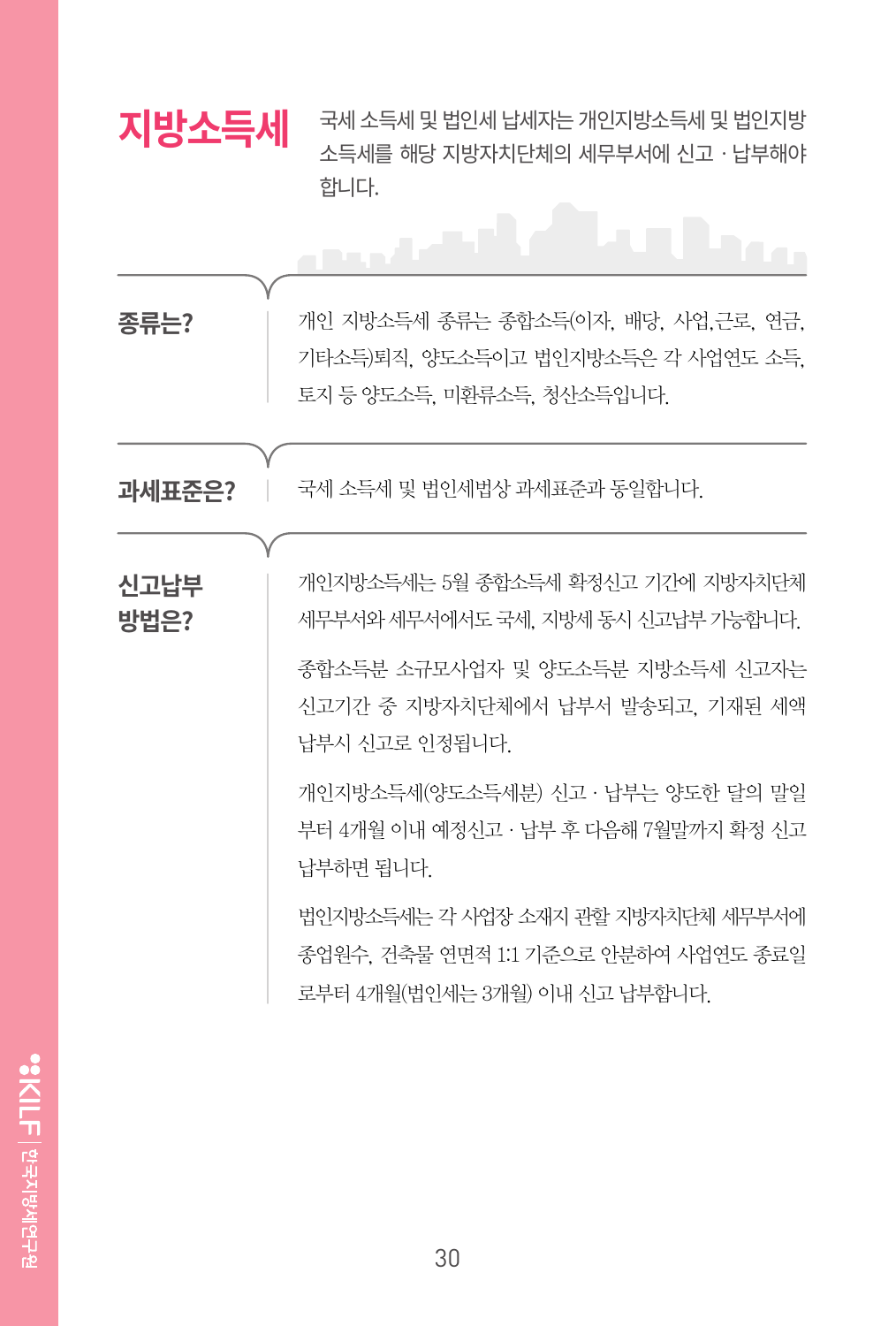

**종류는?**

주민세 종류는 지방자치단체에 매년 7월 1일에 주소를 둔 개인에게 부과하는 개인분 및 사업소를 둔 개인, 사업소를 둔 법인, 사업소 연면적 330㎡ 초과 사업소를 둔 사업주에 부과하는 사업소분, 매월 종업원에게 급여를 지급하는 사업주에게 부과하는 종업원분이 있습니다.

### **과세표준 및 납부방법은?**

개인분 주민세는 매년 7월1일 기준으로 지방자치단체에 주소를 둔 개인(주민등록법 규정의 세대주) 및 출입국관리법에 의해 외국인 등록을 하고 국내 체류지를 둔 외국인에게 부과되고 지방자치 단체가 발송한 고지서로 8월 16일부터 8월 31일까지 납부하면 됩니다.

사업소분 주민세는 전년도 부가가치세 과세표준액 4,800만원 이상의 사업자, 사업소를 둔 법인, 사업소 연면적 330㎡ 초과 사업소를 둔 사업주에 과세됩니다. 사업주는 8월 1일부터 8월 31일까지 사업소 소재지 관할 지방자치단체에 사업소별로 신고 납부합니다.

종업원분 주민세는 종업원에게 급여를 지급하는 사업주가 종업원 급여 총액의 0.5%의 매월 납부세액을 다음달 10일까지 관할 지방 자치단체에 사업소별로 신고 납부합니다.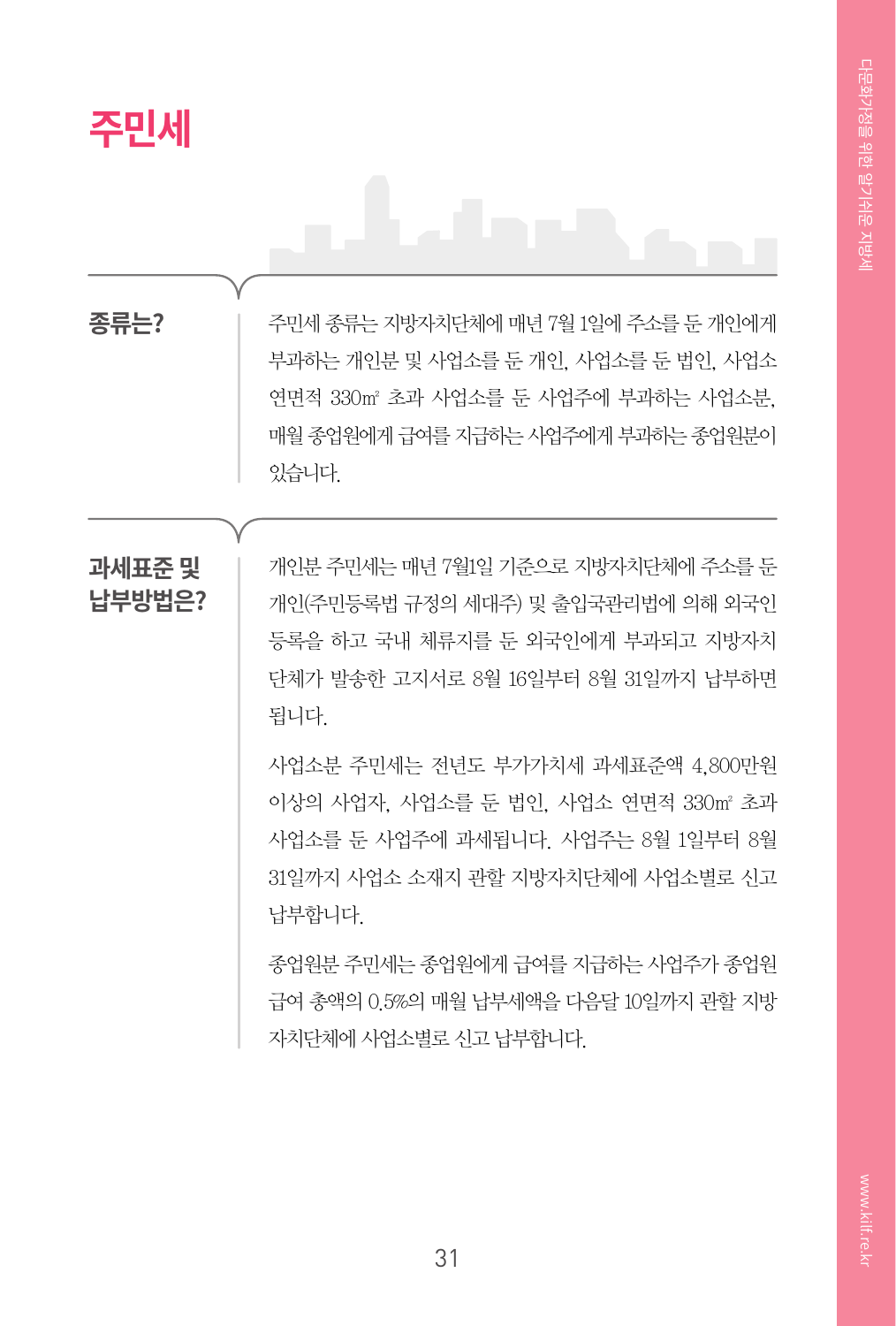

등록분은 부동산, 자동차 등의 권리의 설정ㆍ변경 또는 소멸에 관한 사랑을 국가의 등기ㆍ등록 기관 서류에 기록하는 행위에 대한 세금입니다.

**과세표준은?**

면허분은 행정기관에 각종 법령에 규정된 면허·허가 등에 대한 행위에 대한 세금입니다.

등록분은 부동산·자동차 등의 소유권 등기는 등록 당시의 신고된 가액이고 저당권, 가등기 등은 채권금액입니다.

**신고ㆍ납부 방법은?**

부동산·자동차 등을 등기, 등록을 하고자 하는 자는 등기, 등록 하기 전까지 등록면허세를 신고·납부하여야 합니다.

등록면허세(면허분)은 행정기관에서 면허증서등을 발급전까지 해당 지방자치단체 세무부서에 신고납부하고 면허유효기간이 없거나 1년을 초과하는 경우 매년 1월에 해당 지 방자치단체에서 보낸 고지서로 1월 16일부터 1월 31일까지 은행에 납부하면 됩니다. ※ 부동산 등기, 자동차등록, 면허증서 발급하는 경우에 신청서에 등록면허세 (등록본)영수증을 첨부하여 접수하여야 합니다.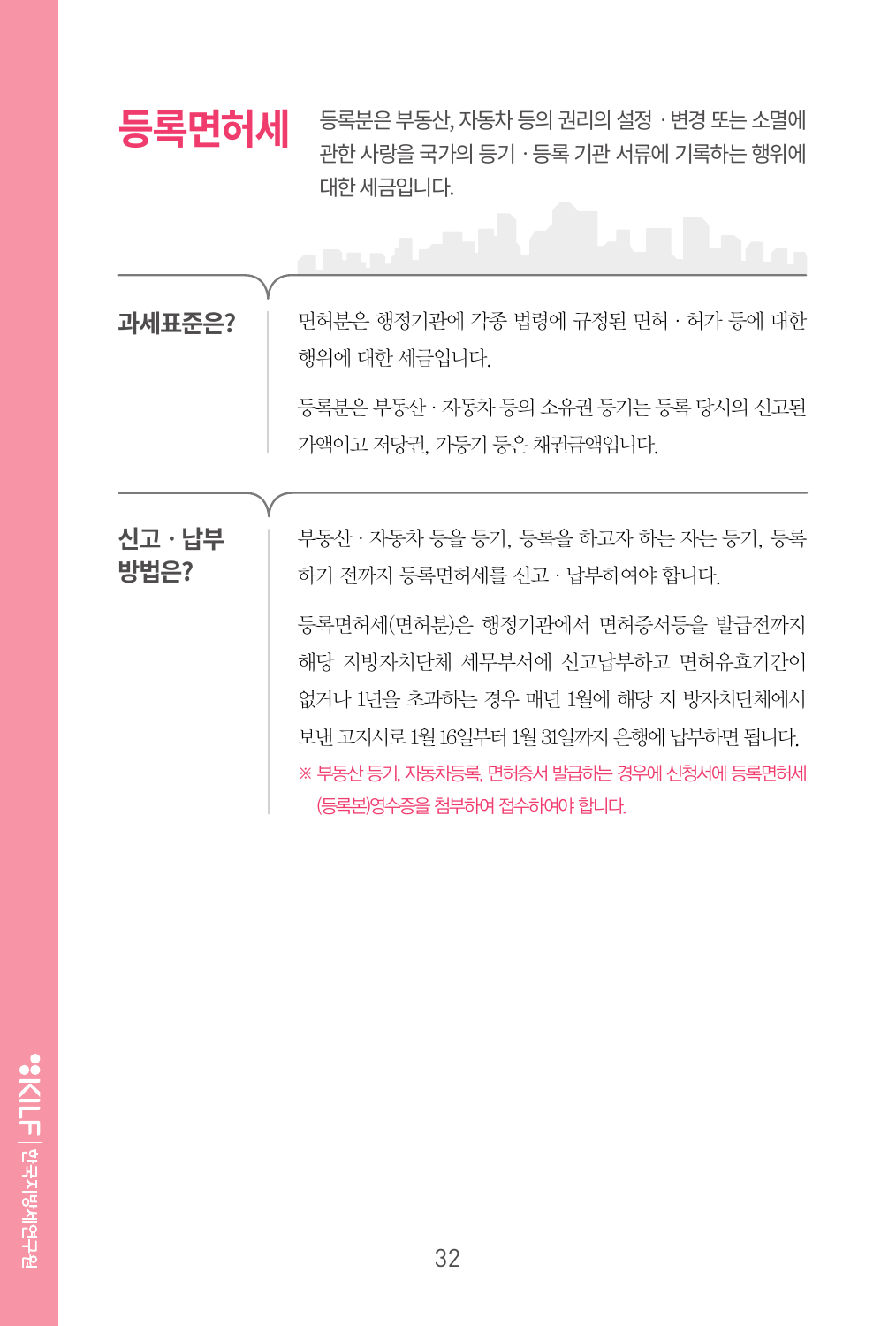### **지방세 구제 제도**

지방세 부과처분이 납세자의 권리나 이익을 침해하는 경우 이를 신속하게 구제할 수 있는 제도입니다.

**종류 및 절차는?**

### $\bullet$  과세전 적부심사

세금고지서가 나가기전의 사전 구제제도로 과세예고 통지서 수령 후 30일 이내 청구

#### 이의신청

세금고지서를 받은 후에 90일 이내에 부과한 세무부서 등에 신청

#### **•••** 심사 · 심판청구

심사청구는 상급기관 세무부서 또는 감사원장에게 신청하고 심판청구는 조세심판원장에게 청구

※ 이의신청 절차 없이 심사(심판)청구 가능합니다.

#### $\bullet$  행정소송

조세심판원 심판청구 및 감사원 심사청구를 거치고 심판청구· 심사청구 처분이 있는 것을 안 날부터 90일내에 즉시 소송을 제기할 수 있음.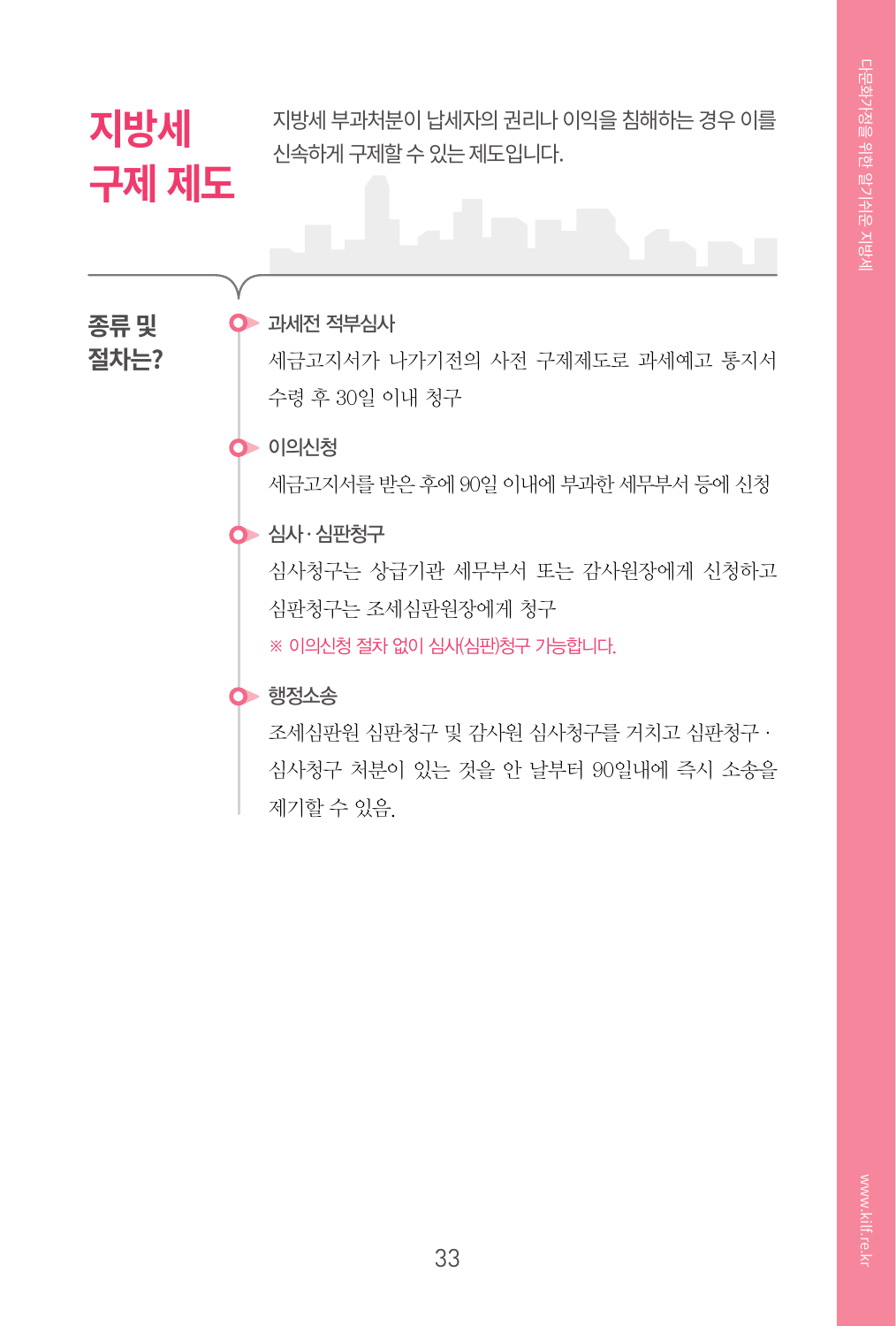## **지방세와 함께 알아두면 유익한 생활정보**



"SKILFI 한국지방세연구원

무관할 등록제도 시행중임.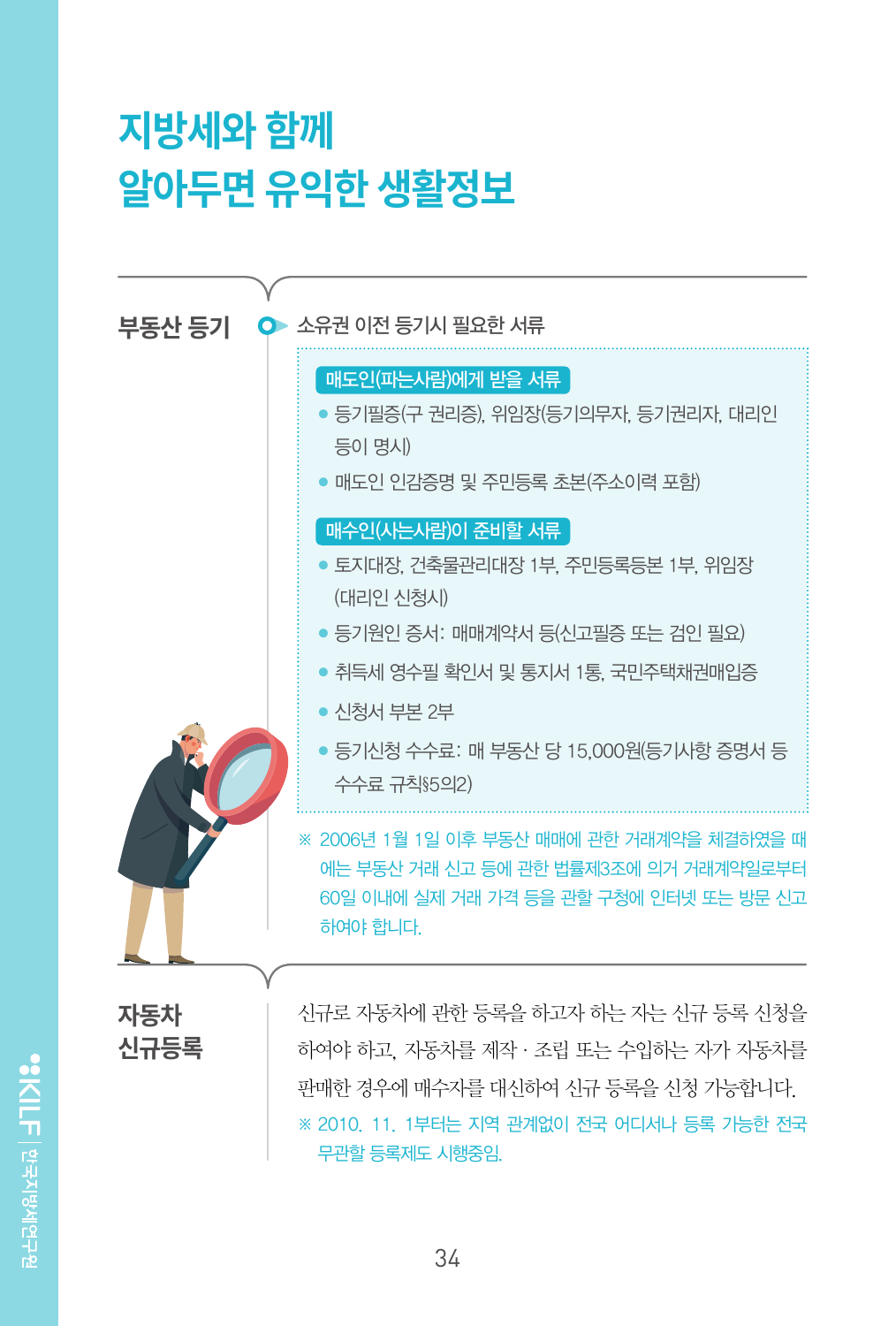등록신청을 하게 되면 등록번호, 차대번호, 차명, 사용본거지, 자동차소유자, 정기검사 유효기간, 자동차저당에 관한 사항 등을 기재한 자동차 등록증을 교부받게 됩니다.

 $\bullet$  등록처리 절차



● 신규등록신청서(수입증지)

- 자동차제작증(신조차, 수입인지), 수입사실증명서(수입차)
- 자동차의 사용본거지를 확인할 수 있는 서류(법인)
- 세금계산서
- 임시운행허가증(신규등록신청을 위한 운행 시 10일간 임시운행 허가증이 교부됨)
- 임시운행허가번호판 2매
- 책임보험가입영수증
- 차량 취득세 영수필통지서
- 도시철도채권매입필증
- $\bullet$  번호판 대금 영수증
- 대리신청의 경우 신분증, 법인 인감 증명서 1부, 위임장 1부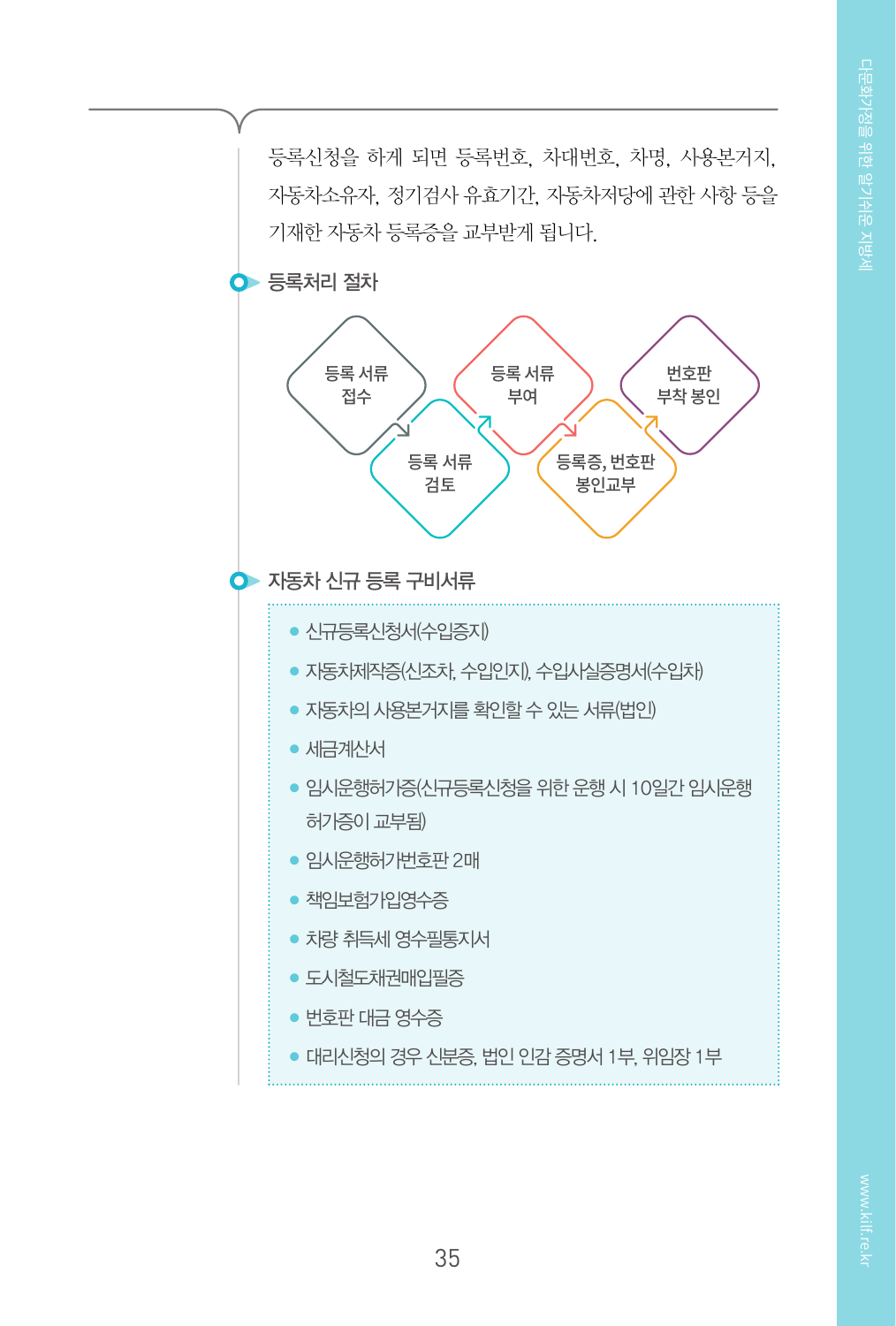### **자동차 이전등록· 말소등록**

등록된 자동차를 양수받는 자는 자동차 소유권의 이전등록을 신청하여야 하고, 자동차 매매업의 등록을 한자는 자동차를 매도 또는 매매의 알선을 한 경우 매수자를 대신하여 지체 없이 이전 등록을 신청할 수 있습니다.

#### 자동차 이전ㆍ말소등록 시 자동차세 신고납부제

자동차를 이전등록 하거나 말소등록 하는 경우에 양도인 또는 말소등록인은 해당기분의 세액을 이전등록일에 신고납부 할 수 있습니다.

#### 자동차 이전 등록시 구비서류

- 소유권이전등록 신청서(신청인의 주민등록증 도장)
- 양도증명서(인감증명 날인), 양도인의 인감증면서(용도: 자동차 매매용)
- 자동차 등록증
- 책임보험가입증명서(양수인)
- 취득세 납부영수증 및 도시철도 채권매입필증
- 자동차등록번호판 2매 및 봉인(타 시 · 도인 경우, 단, 전국번호는 제외)

#### 이전등록 신청기한

- 매매: 매수한 날부터 15일 이내
- 증여: 증여를 받은 날부터 20일 이내
- 상속: 상속개시일부터 6월 이내
- 기타의 사유로 인한 소유권 이전: 사유가 발생한 날부터 15일 이내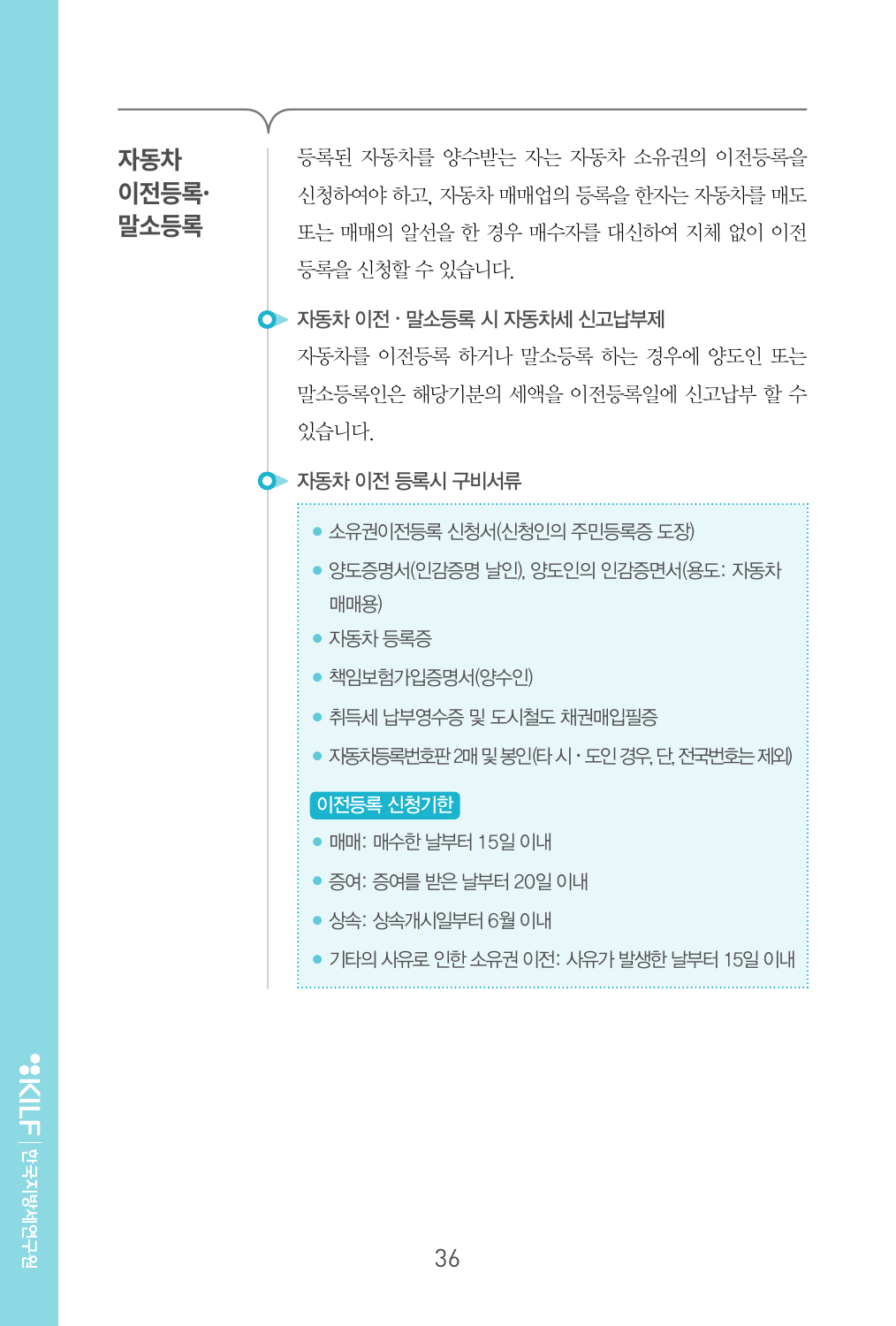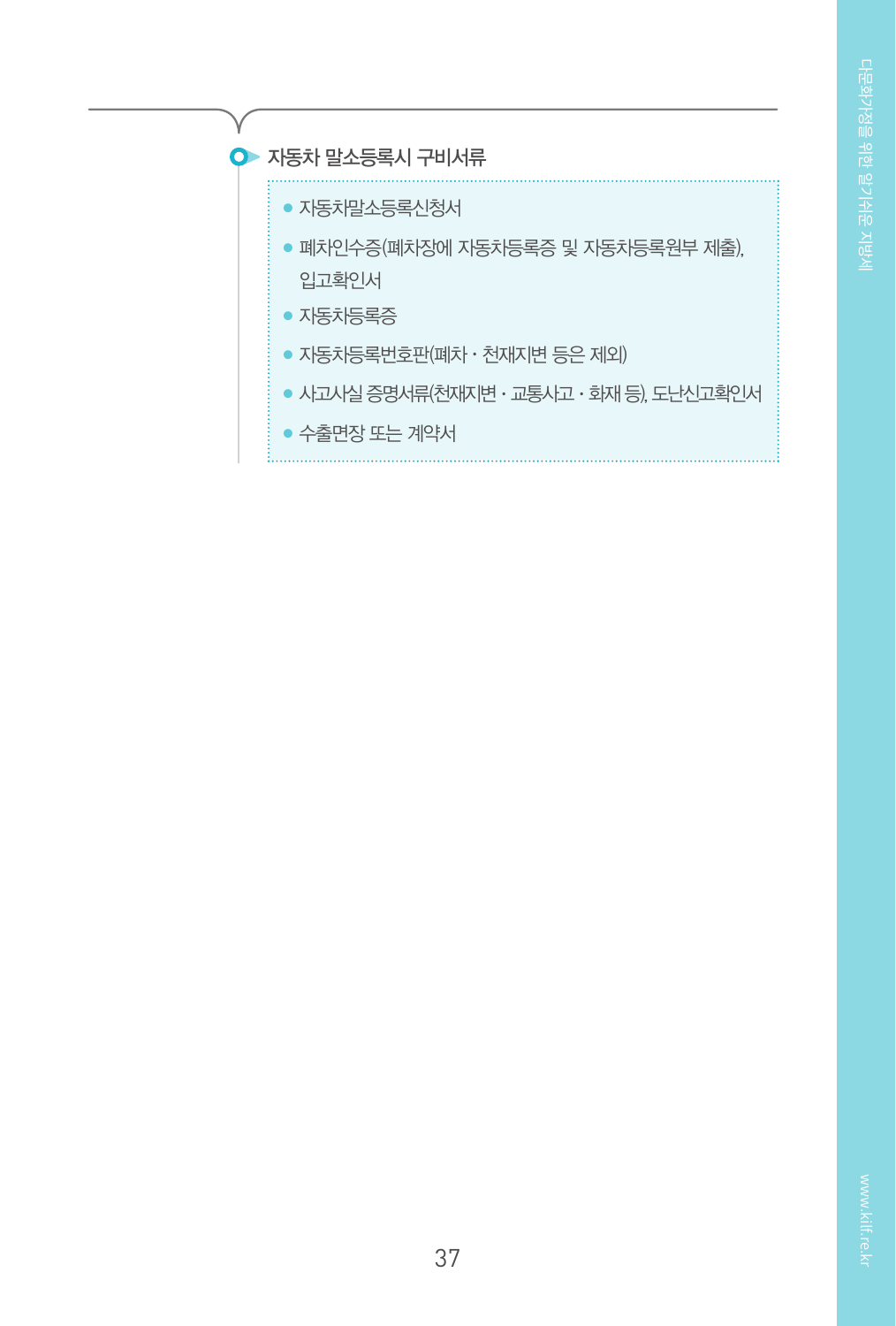※ 본 책은 안내·참고용이므로 법적 책임은 없습니다.

| 발행일    | 2021년 9월 15일          |
|--------|-----------------------|
| 발행처    | 한국지방세연구원              |
| 원고·집필  | 한국지방세협회               |
| 주소     | 서울특별시 서초구 강남대로 2길 16  |
| 전화     | $02 - 2071 - 2703$    |
| 팩스     | $02 - 2071 - 2722$    |
| 홈페이지   | http://www.kilf.re.kr |
| 편집·디자인 | (주)아미고디자인             |